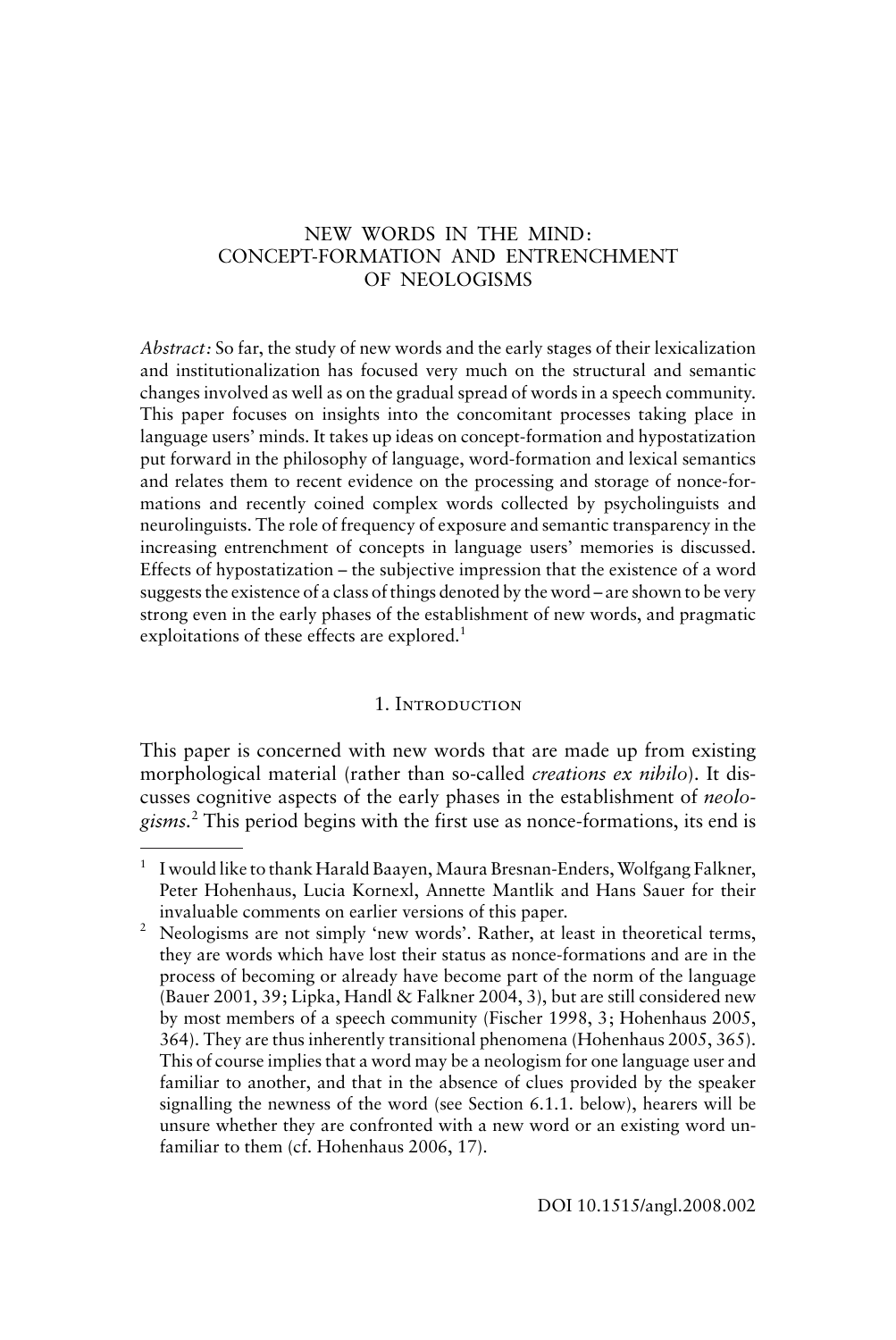marked by various symptoms of an increasing and successful entrenchment in the minds of speakers of the language and concomitant institutionalization in the speech community (or considerable sections thereof). It is common in linguistics to assume that this development is accompanied by a growing degree of lexicalization, i. e. the emergence of specific semantic, orthographic, phonological or syntactic properties of the complex lexeme, which require it to be listed as an entry in its own right in the lexicon of the language.

The structural and sociolinguistic changes involved in this development have been described and explained in considerable detail in a number of publications including Bauer  $(1983, 42-61, 2001, 33-47)$ , Kastovsky (1982, 164–168), Lipka (1992), Sauer (1992), Hohenhaus (1996 and 2005), Fischer (1998) as well as Lipka, Handl & Falkner (2004). The focus of this paper will be on the processes taking place in the minds of language users processing nonce-formations and gradually acquiring neologisms.

## 2. Background: Three Perspectives on and Three Stages of ESTABLISHMENT

In spite of, or perhaps rather as a result of the undeniable interest taken in this topic by many specialists, conceptual and terminological confusion has dominated the area under consideration here, as it has so many other wellresearched fields in linguistics. In yet another attempt to structure the multiplicity of processes that can be distinguished in the development of new words towards establishment and in order to increase terminological transparency, 3 I have introduced a distinction between three perspectives on the development, on the one hand, and three stages of it, on the other (Schmid 2005, 71– 85):

- 1. the structural (perspective on the development of the properties of the word itself;
- 2. the *socio-pragmatic* perspective on the spread of familiarity of a word in a speech community;
- 3. the cognitive perspective on the formation and entrenchment of a concept associated with the word in the minds of the members of a speech community.

The processes brought into view by the three perspectives are subsumed under the labels

<sup>3</sup> For recent state-of-the-art accounts of the terminology in the area see Bauer (2001, 43– 47), Lipka, Handl & Falkner (2004), Hohenhaus (2005).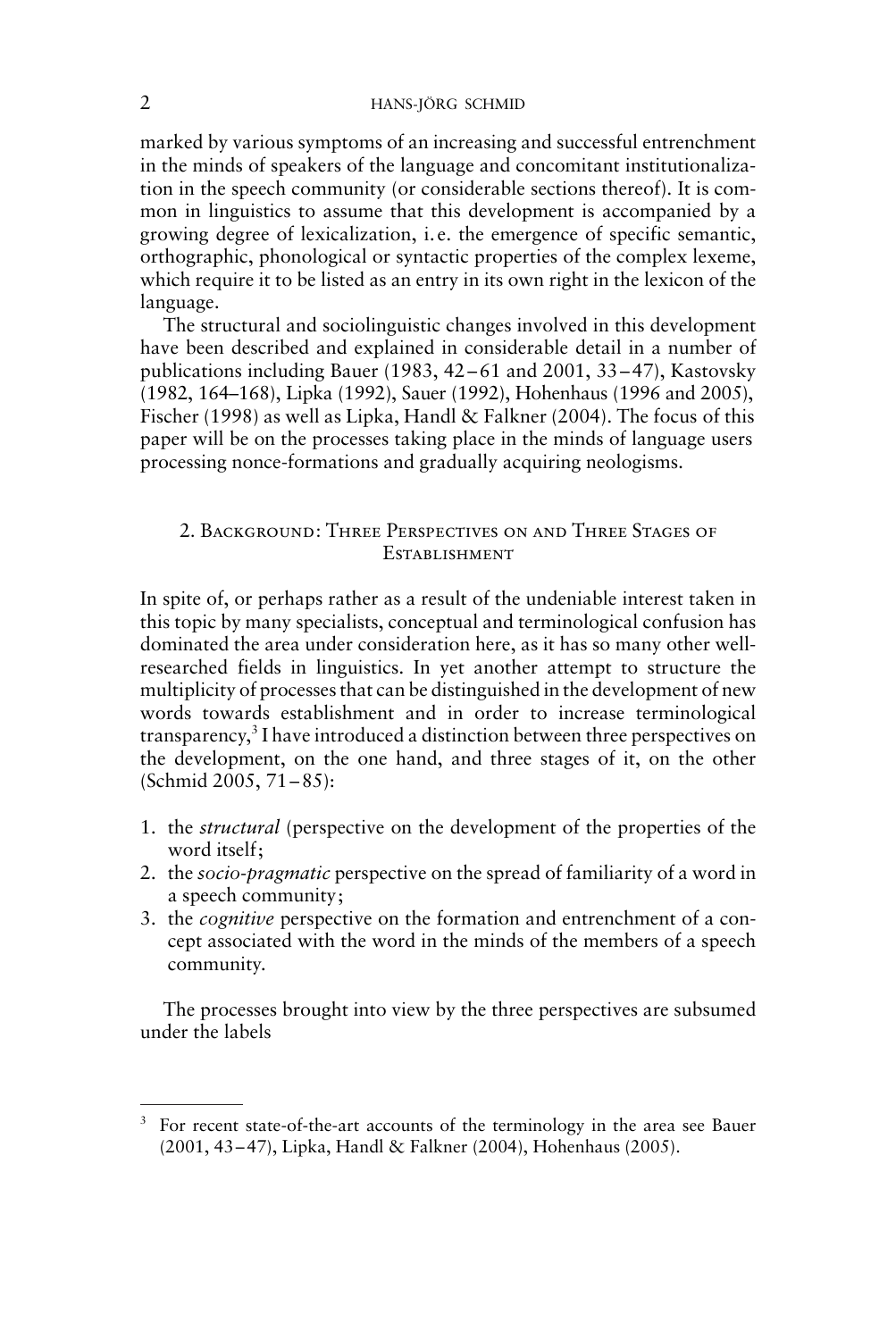- 1. Lexicalization (structural perspective),
- 2. Institutionalization (socio-pragmatic perspective), and
- 3. Concept-formation (cognitive perspective) respectively.

The superordinate term for the whole development is establishment (cf. Bauer 2001, 46). The continuum from the first use to complete establishment is, admittedly somewhat arbitrarily, carved up into three stages referred to as creation, consolidation and establishing. Each of the three perspectives highlights different aspects of these three phases, which are termed as follows:

- 1. Structural perspective: (product of) nonce-formation, stabilization and lexicalized lexeme.
- 2. Socio-pragmatic perspective: (process of) nonce-formation, spreading and institutionalized lexeme.
- 3. Cognitive perspective: pseudo-concept, process of hypostatization and hypostatized concept.

The conceptual and terminological system is summarized in Table 1 below. Unfortunately, the table suggests that the processes arranged in one horizontal line of cells always take place at the same time. This is not the case, however. For example, it is not unlikely that the process of hypostatization is temporally prior to and logically necessary for the spreading of a new word.

| Perspectives: | Structural                           | Socio-pragmatic                 | Cognitive                         |
|---------------|--------------------------------------|---------------------------------|-----------------------------------|
| Stages:       | perspective                          | perspective                     | perspective                       |
| creation      | (product of)<br>nonce-forma-<br>tion | (process of)<br>nonce-formation | pseudo-concept                    |
| consolidation | stabilization                        | spreading                       | (process of) hypostati-<br>zation |
| establishing  | lexicalized                          | institutionalized               | hypostatized                      |
|               | lexeme                               | lexeme                          | concept                           |

Table 1: Three perspectives and three stages of the establishment of new words

As already mentioned in Section 1 above, the focus of this paper is on the column on the right-hand side of the table. Concerning the structural and socio-pragmatic perspectives, I will restrict my account to the following brief summary. 4

<sup>4</sup> References to important sources can be found in Section 1 above.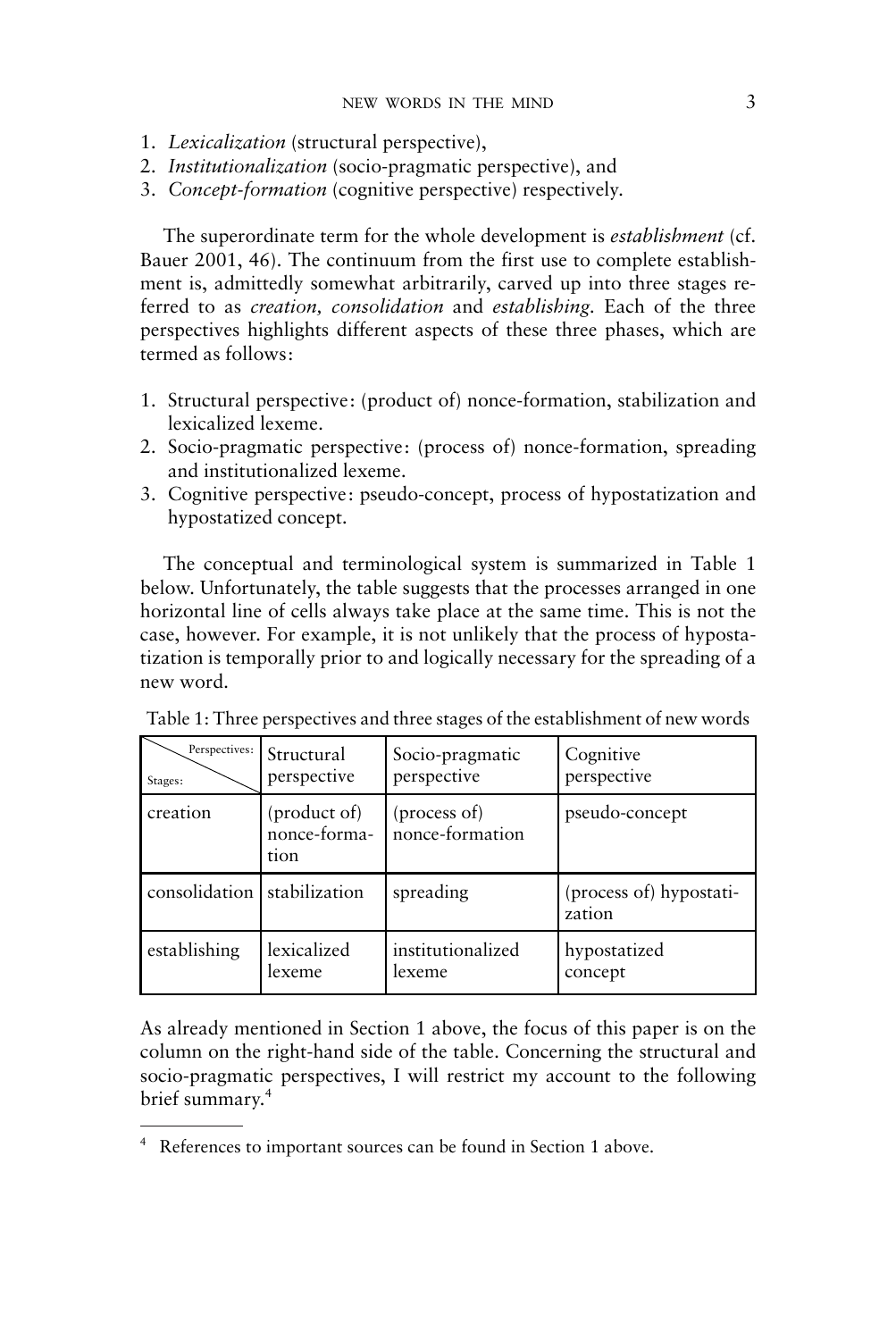#### 4 HANS-JÖRG SCHMID

#### 3. Lexicalization and Institutionalization

With regard to both formal and semantic aspects, the process of lexicalization has been described as a development beginning with the creation of a nonce-form which serves to express a new meaning. In this birth situation, context and co-text tend to reduce the ambiguity of the intended meaning to such an extent that it can generally be considered more or less clear-cut for both the initial speaker and his or her hearers. For language users confronted with the new word in different contexts later during its spread, this may no longer be the case. As a result of this indeterminacy, both the meaning of the neologism, which atthisstage isstill context-dependent and ambiguous, and its orthographic and phonological form may be subject to modifications by new users. As the word gradually becomes institutionalized, i. e. gains wider acceptance and becomes item-familiar to more and more speakers, form and meaning stabilize. Ambiguity and context-dependence are reduced and the lexeme tends to develop semantic autonomy and context-independence, so that speakers can effortlessly recognize and identify its meaning. The semantic aspects of completed lexicalization are captured by notions such as idiomaticity, opacity, lack of transparency or compositionality, all referring to the fact that the meaning of the composite form is no longer computable on the basis of the meanings of the constituents and the semantic relation typically expressed by the word-formation pattern applied.<sup>5</sup>

One important point must be emphasized here. Lexicalization is usually considered a diachronic process whose effects can also be recognized in synchronic sections. However, diachronic change may well be less important for semantic lexicalization than is generally assumed when it is exemplified with stock examples of opaque compounds (cf. Faiß 1978) such as  $\log d$  (< OE  $\hat{h}$  loaf  $\log \hat{h}$  'loaf keeper'), gospel (< god-spel 'good news') or, still transparent but nevertheless semantically idiosyncratic, holiday (< *hālig-dæg* 'holy day'). Lipka (1981, 122) has drawn attention to the fact that many complex lexemes are non-compositional from the very start and has termed formations of this type *instantaneous coinings*. Handl (1999) carried out a large-scale dictionary study tracing the lexicalization and institutionalization development of 396 neologisms coined between 1958 and 1973. The words were recruited from two dictionaries of neologisms(Green 1991 and Barnhart, Steinmetz & Barnhart 1980). Their semantic development and degree of institutionalization was monitored with the help of

Note that the notions of lack of transparency and lack of compositionality are not synonymous. Complex lexemes can easily be transparent without being entirely compositional. For example, a simple compound like barman is undoubtedly transparent even without a context, but the paraphrase 'a man working in a bar' shows that it is not entirely compositional because of the element 'working', not to mention additional aspects of its lexicalized conceptual content, such as 'mixes drinks' and 'serves drinks'.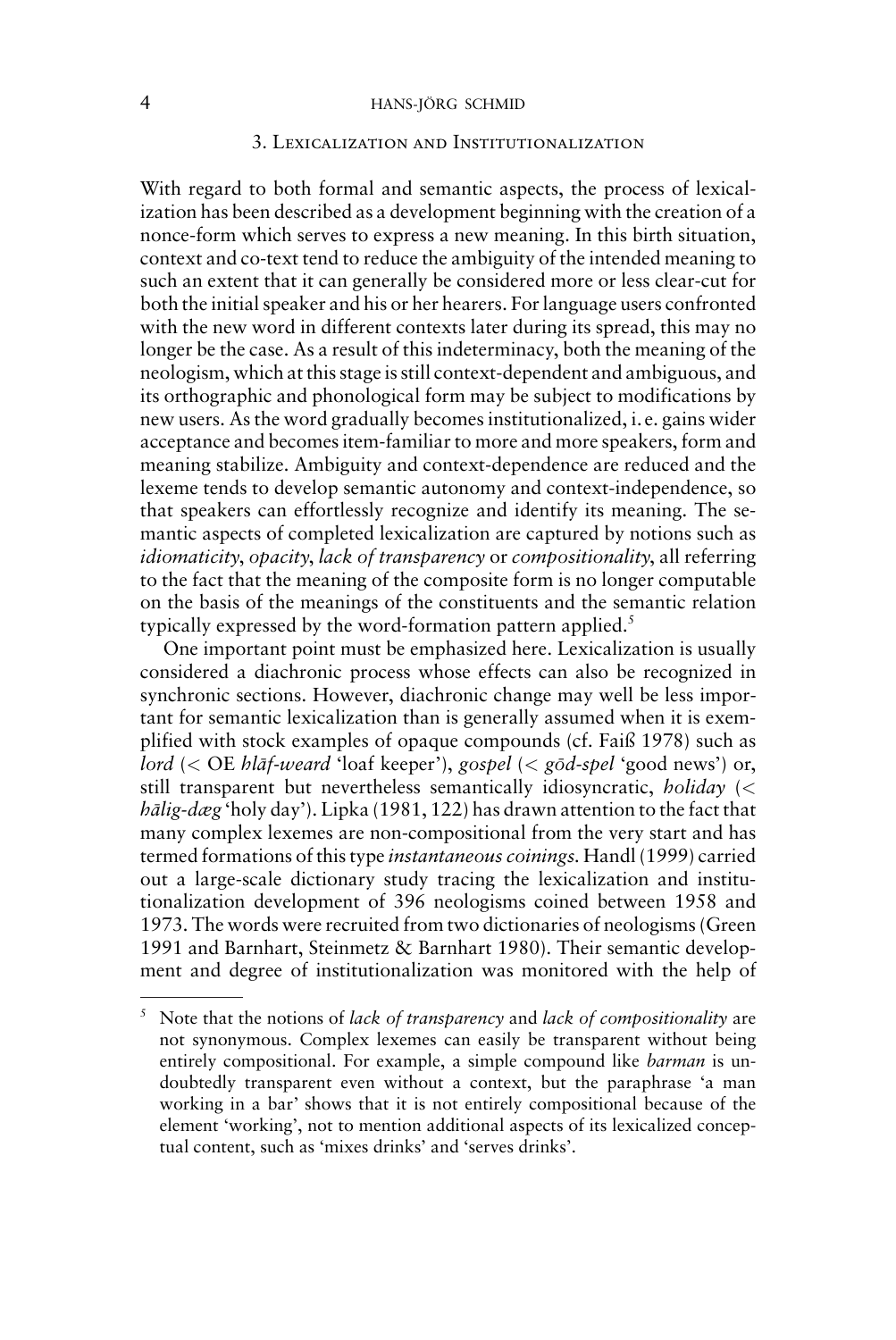dictionaries from the Oxford family, viz. the sixth and the ninth edition of The Concise Oxford English Dictionary of Current English (Sykes 1976 and Thompson 1995) as well as The New Oxford Dictionary of English (Pearsall 1998). Handl (1999, 98) found that no less than 39% of the neologisms had idiomatic meanings at their very birth. And even the remaining words included considerable extra semantic content in addition to their strictly compositional meanings. For example, the meaning of the compound noise pollution, which was rated non-idiomatic by Handl, undoubtedly goes beyond the meanings of the constituent nouns: 'production of noise of motor vehicles, jet planes etc, viewed as harmful to people and the environment' (Handl 1999, 88).<sup>6</sup>

### 4. Conceptual Aspects: Two Approaches

Cognitive aspects of the establishment of new words in speakers' minds have essentially been investigated in two types of frameworks working more or less independently of each other (cf. Schmid 2005, 73– 85). The first (dealt with in Section 5) has its roots in language philosophy and linguistic semantics. Essential to this approach is the notion of *hypostatization*, which captures the impression that the existence of a word suggests the existence of a thing or entity denoted by the word (Lipka 1977, 161). The origins of the second framework (Section 6) can be found in psycholinguistics. This approach relies on the metaphor of the mental lexicon as a module of the mind where knowledge about words is stored in the form of a huge network and accessed and activated when required. A corollary image favoured in cognitive linguistics is the entrenchment of cognitive, and possibly neurological, routines that are experienced as concepts in our subjective consciousness.

#### 5. Hypostatization

Linguists and language philosophers have been concerned with the subjective states of mind experienced by language users when they produce and understand words. Their main focus has been on what Leech (1981, 32) termed the "concept-forming power of the word". This notion accounts for the naïve but deeply ingrained impression that words stand for concepts. An even stronger claim is that the existence of a particular word creates the impression that there is a corresponding thing or entity to which the word refers. This effect is known as hypostatization.

<sup>6</sup> For a more detailed discussion of this phenomenon from a cognitive point of view see Section 6.1.1. below.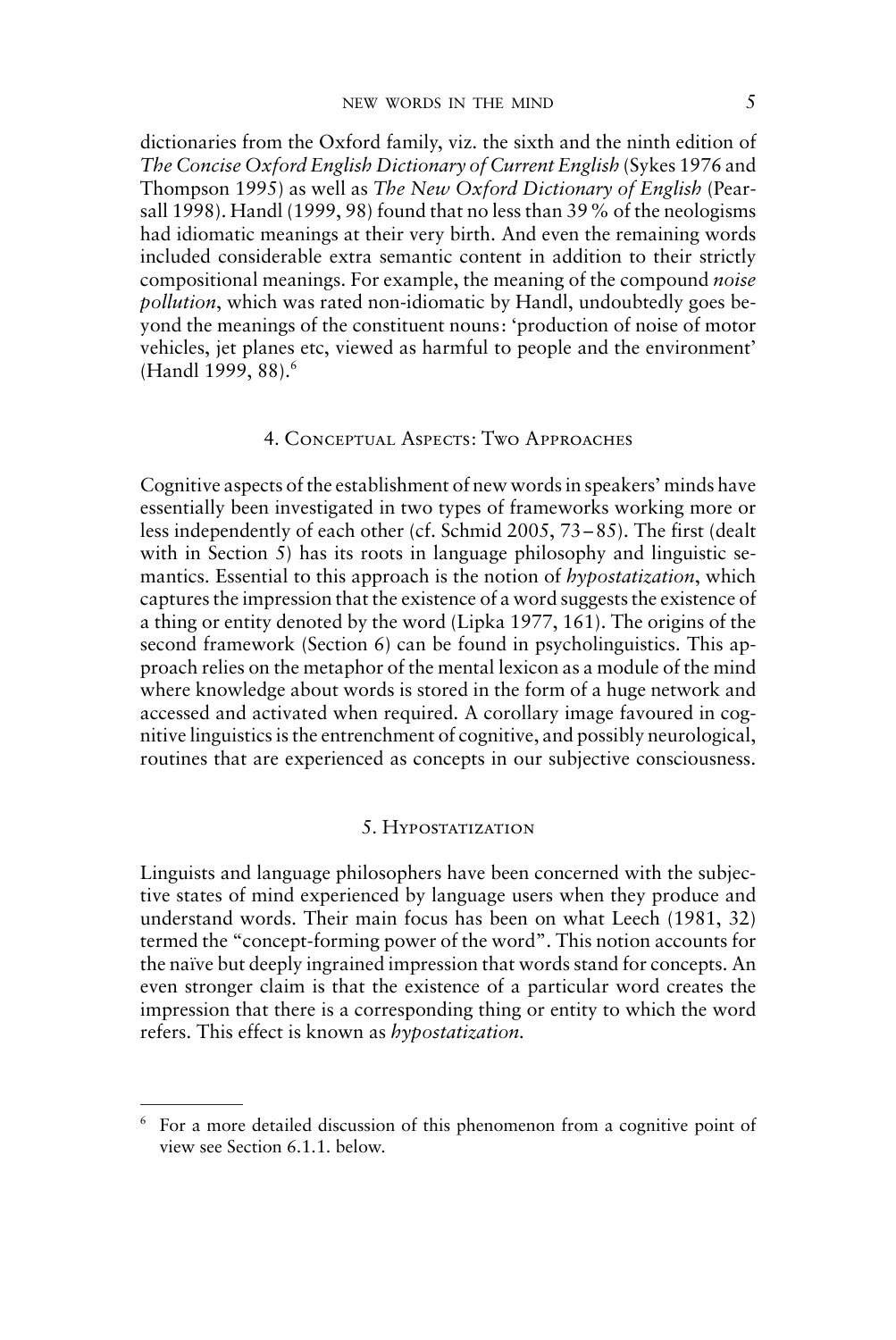The locus classicus, at least in German-speaking English linguistics, is undoubtedly Leisi's account of hypostatization:

Die Mythologie, der scholastische Realismus und die platonische Ideenlehre sind die größten Beispiele für die Neigung der Sprachgemeinschaften, jede Erscheinung irgendwelcher Art, sofern sie durch ein Wort bezeichnet werden kann, zu vergegenständlichen (allenfalls zu personifizieren) und mit einer selbständigen, von anderen Erscheinungen abgelçsten Existenz zu begaben, sie also zur akzidenzlosen Substanz zu erheben. Diese Erhebung zur Substanz nennen wir, dem Sprachgebrauch der Philosophie folgend, Hypostasierung. (Leisi 1975, 26; emphasis original)

It is important to note that the phenomenon of hypostatization is not simply a metaphysical speculation but has strong and observable effects on how we perceive the world. Leisi refers to Cassirer's work on mythology and language and to Chase's critical account of how the reification of abstract notions influences our world view. <sup>7</sup> Criticism of the hypostatizing effects of words is also prominent in the so-called General Semantics movement of the 1940s and in Bolinger's important book Language: The Loaded Weapon (1980).

Hypostatization is achieved by all established content words. What is more important for our discussion here isthat the effect can also be observed for neologisms and is thus crucial for the understanding of word-formation. This has been highlighted by Lipka, who defines the notion as follows:

Unter Hypostasierung durch das Wort verstehe ich die Erscheinung, daß die Existenz eines sprachlichen Zeichens auch die Existenz eines einzigen von diesem bezeichneten Dings suggeriert. Diese Suggestion […] bewirkt eine Vergegenständlichung, eine Erhebung zur Substanz. (Lipka 1977, 161)

While this rightly emphasizes the reifying effects of words, it should be added that it is the existence of a whole class of referents that is evoked rather than one single individual (Hohenhaus 1996, 317).

Although the power to hypostatize is inherent in all types of (content) words, the strength and salience of the effects of the process differ. As far as the different word-classes are concerned, nouns have a stronger hypostatization potential than other parts of speech. This is due to the fact that nouns tend to profile conceptual content as 'things',  $\delta$  as object-like entities with neat boundaries in space and a stable existence across time. This property of nouns makes them particularly good candidates for reification. Comparing nouns to adjectives, Bolinger (1980, 79) makes this very clear and empha-

<sup>&</sup>lt;sup>7</sup> For more references see Leisi (1985,  $253 - 257$  and  $268$ ).

<sup>&</sup>lt;sup>8</sup> See Langacker (1987, 189) and, much earlier, Gardiner (1932, 9f.) and Leisi (1975, 26f.).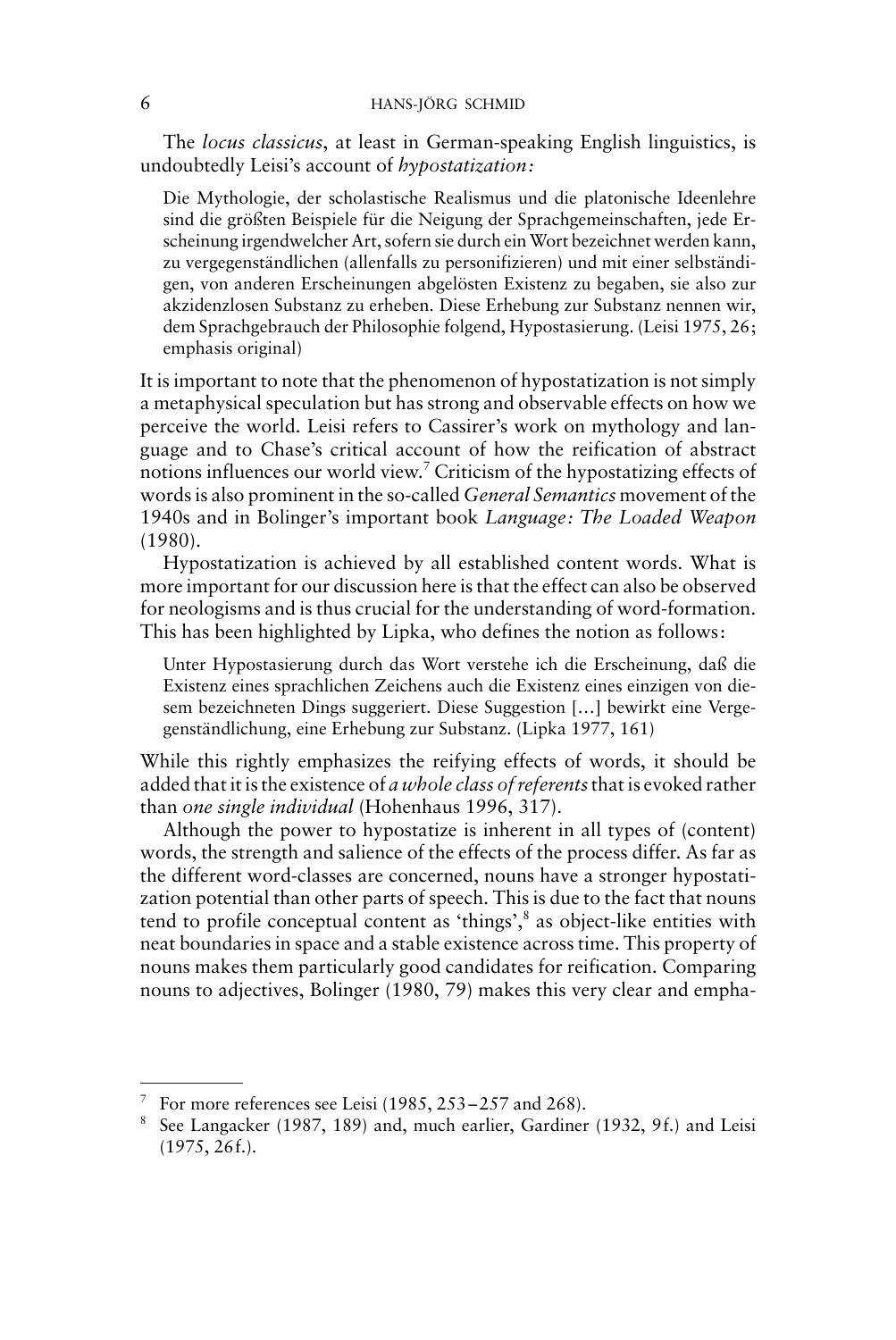sizes the effect that a familiar cognitive category of entities is apparently invoked by the use of a noun:

The noun OBJECTIFIES in a way the adjective cannot. A quality may come and go. If we are disappointed at Jane's lack of appreciation we can call her ungrateful, or solidify it a step further and call her an ungrateful person. But if we call her an *ingrate* we put a brand on her: the noun implies that the world puts people like this in a class by themselves.

Even within the word-class of nouns, however, hypostatization does not always play the same role. This can be shown by comparing three types of nouns, i. e. concrete nouns, nouns denoting events, actions and activities, and abstract nouns. Examples used for illustrative purposes are recent neologisms listed in the archives of the Macmillan Word-of-the-Week website<sup>9</sup> and in Maxwell (2006): the concrete noun she-pee, the event noun boozecruise and the abstract noun infomania.

The concrete noun she-pee has both a phonological and a semantic motivation: it is formed with a phonological allusion to the rhyming tepee, and its constituents point to two crucial semantic aspects related to its meaning:

a tent containing urinals (open toilets which are usually fixed to a wall), designed specifically for use by women at open-air events. (Macmillan Word-ofthe-Week website)

The role of hypostatization is hardly noticeable in this recent addition to the English lexicon, since the word denotes a class of bounded objects. It is not inconceivable that the inventors of the object had distinct ideas about the design of these facilities and their purpose before they came up with a suitable name (cf. Lipka 1981, 125). Very much along the lines suggested by Platonic realism, the word apparently serves simply as a label for a preexisting (idea of) a category of things.

This line of reasoning is not convincing for the other two  $N+N$ -compounds, booze-cruise denoting an event-concept, and infomania (with a clipped first constituent) denoting an abstract concept.<sup>10</sup> To be sure, the phenomena denoted by these two words most likely also existed before the words were coined: trips from the UK to the Continent with the main or sole purpose of buying alcoholic beverages cheaply (booze-cruise), and the tendency to be distracted from one's real work by continually responding to electronic communication (*infomania*). What is crucial, however, is that it is

URL: <http://www.macmillandictionary.com/resourcenew-archive.htm>.

An alternative analysis of *infomania* would consider -*mania* as a so-called final combining form (cf. Bauer 1983, 213– 216; Bauer & Huddleston 2002, 1661f.) also in evidence, e. g., in established neo-classical formations like kleptomania, nymphomania or megalomania. Fischer (1998, 153– 159) also considers elements such as *info-* as combining forms and investigates symptoms of their gradual institutionalization in The Guardian.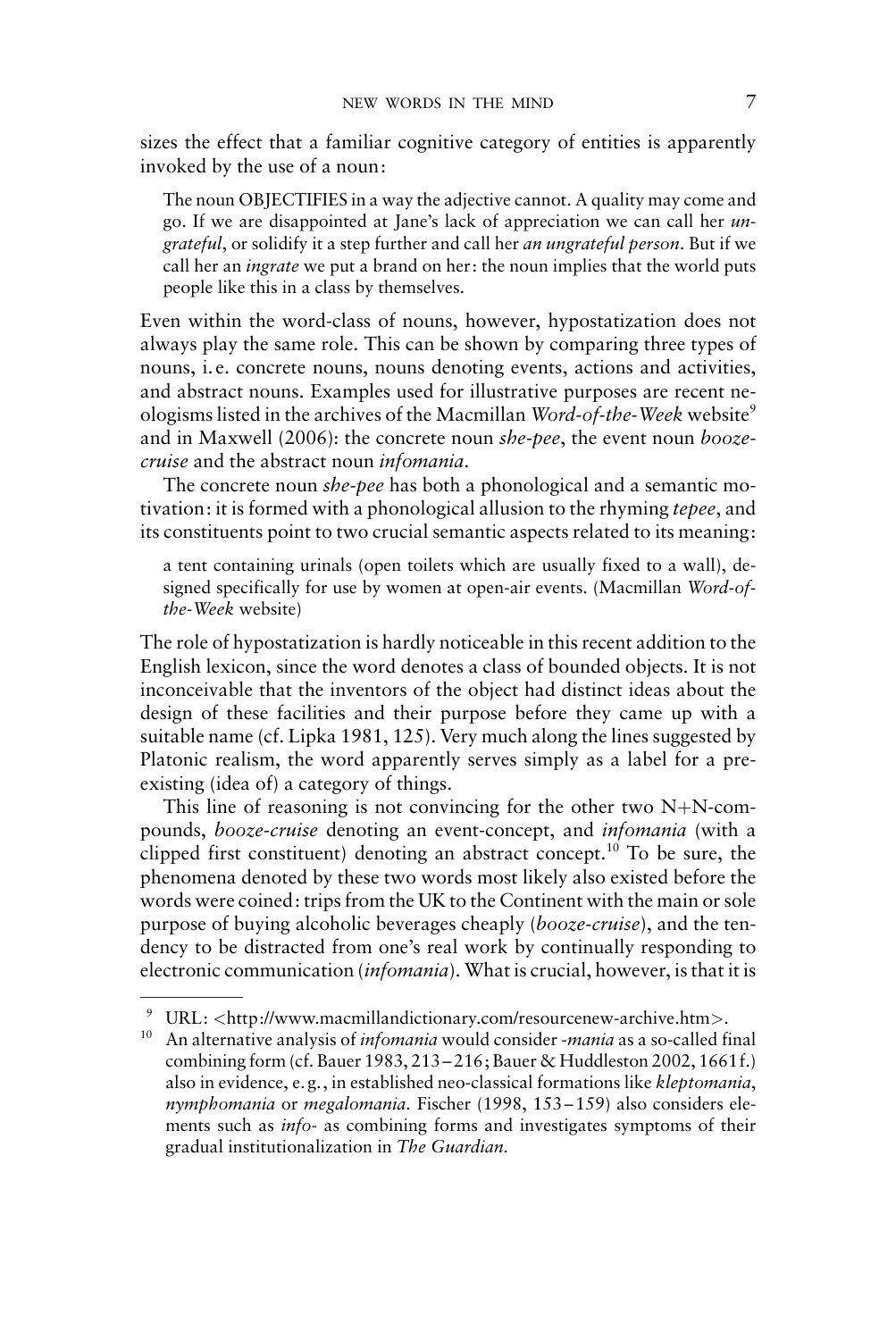unlikely that speakers of English had the concepts of the phenomena prior to the existence of these terms.<sup>11</sup> This is not to say that speakers could not have been aware of the phenomena as such. But they would not have experienced these phenomena as manifestations of recurrent and familiar events or personal habits, mental representations of which seem to pop up readily in their minds. To the language user, the nouns carve an apparently neatly bounded segment from the constant flux of events going on in the world around them. This is what the impression of having a concept of something is all about.

In the terms familiar from the semiotic triangle, the concept associated with *she-pee* is essentially motivated and sustained by knowledge about the referents. The concepts linked to booze-cruise and infomania, on the other hand, depend very much on the symbol (i. e. the word) for their inception and support. Here it is the word that turns a rather diffuse network of related ideas – e. g. 'travel', 'the Continent, France', 'buy', 'drink', 'cheap', 'alcohol' – into one holistic and integrated conceptual unit. Similarly, many people may have a feeling that they themselves as well as their colleagues are too busy answering emails and searching for information on the internet to get their real work done. This feeling immediately turns into a gestalt-like concept, a "piece of frozen reality" (Brekle 1978, 75; Kastovsky 1982, 155), once these people learn that there is a word for it. "Configurations of qualities which have previously not been objectified go through a process of objectification and are perhaps raised to the level of a new entity" (Brekle 1978, 75). In sum, whereasthe concrete noun seemsto do no more than label or name a class of things, the event noun and the abstract noun actually create a concept.

A special case of hypostatization are concrete nouns with fictive referents. These provide a particularly suitable testing-ground for the effects of hypostatization (see Hohenhaus 1996), because they demonstrate how 'things' can be created by the creation of words. Referring to science fiction novels, Kastovsky (1978, 360) makes the following observation:

Die technische Staffage, die diese Romane zu charakterisieren pflegt – und die es in aller Regel ja gar nicht gibt –, wie z.B. matter converter, star-drive, hyperdrive, stunner, blaster, space warp usw., wird praktisch nie deskriptiv eingeführt, sondern es wird, ihre Existenz voraussetzend, durch Nennung der betreffenden Bezeichnung direkt auf sie referiert.

Obviously this presupposes that established words with identical or similar meanings did not exist prior to the coining of booze-cruise and infomania. According to the online edition of the OED, the lexeme booze-cruise already existed in the United States during the time of prohibition, with people boarding ships taking them "just far enough from the shoreline to be outside U.S. jurisdiction, so that they could buy and consume alcohol legally" (OED online, s.v. booze-cruise).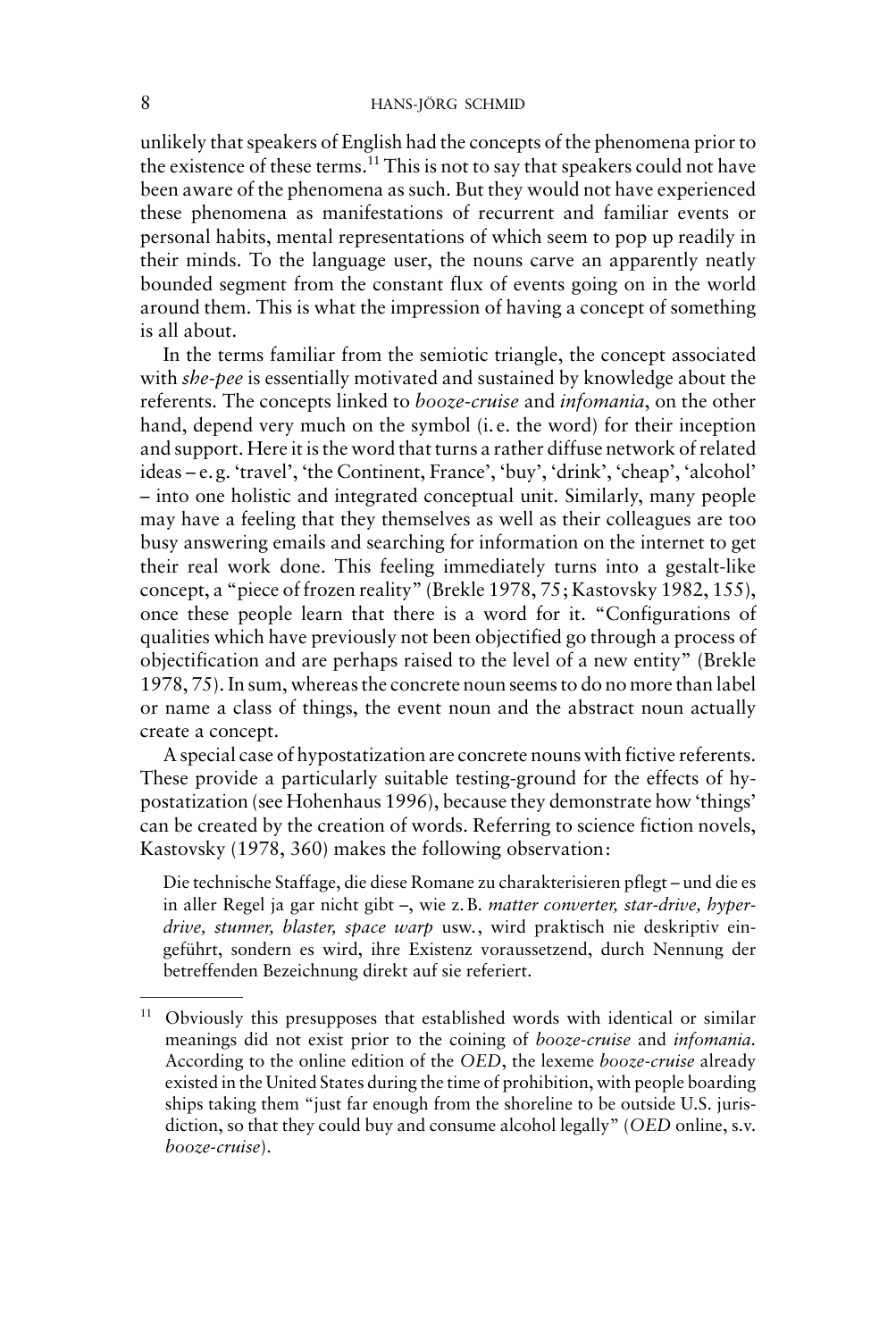The effects of hypostatization are also exploited in advertising discourse, where new names are coined and hammered into consumers' heads to insinuate the invention of new products or new qualities of familiar products.

Another exploitation of the hypostatization of new words is the promotion of a new business idea or field of expertise. For example, in an endeavour to market her ideas on container gardening, the British horticulturalist Marjorie Mason Hogue coined the noun potscaping ('the artistic arrangement of flowers and shrubs planted in pots and other containers', Macmillan Word-of-the-Week website), presumably on the model of landscaping. It is no coincidence that this new practice was couched in terms of a nominalization, since, as we have seen, the noun has a more powerful hypostatization potential. Event-nominalizations using the suffix -ing, also highlighted by Bolinger (1980, 63), are in fact conspicuously frequent in the list on the Macmillan Word-of-the-Week website, which includes extreme ironing, shopgrifting, speed dating and speed networking, egosurfing, warchalking, stagephoning and nanopublishing.<sup>12</sup> In Bolinger's words, "if an existing name is a certificate of a thing, the making of a new name is a certificate for the making of a new thing" (1980, 63).

What all this suggests, then, is that hypostatization is a general effect of the use of all words, no matter whether they are familiar or new to the hearers/readers. With this insight in mind, I will now turn to psycholinguistic and neurolinguistic evidence to see whether this subjective, experiential effect on the level of consciousness has a corresponding substrate in actual processing in the cognitive and neuronal system.

Nanopublishing: 'low-cost online publishing which uses techniques based on blogging (writing weblogs) to target a specific audience'. (All definitions taken from the Macmillan Word-of-the-Week website.)

<sup>&</sup>lt;sup>12</sup> Extreme ironing: 'an extreme sport which involves taking a battery powered iron and an ironing board to a remote or dangerous location and ironing some items of clothing'.

Egosurfing: 'the activity of searching the World Wide Web for occurrences of your own name'.

Shopgrifting: 'the activity of purchasing something from a shop, using it, and then returning it within a specific period in order to get a full refund'.

Speed networking: 'a method of making a potential business contact by briefly talking to a series of people at an organised event and exchanging contact details'.

Speed dating: 'a method of meeting a potential romantic partner by briefly talking to a series of individuals at an organised event, and indicating whether you are interested in seeing any of them again'.

Warchalking: 'the activity of drawing chalk symbols in public places in order to indicate the location of wireless Internet access points'.

Stagephoning: 'the activity of talking on a mobile phone in an animated and deliberately audible manner, especially in order to impress people'.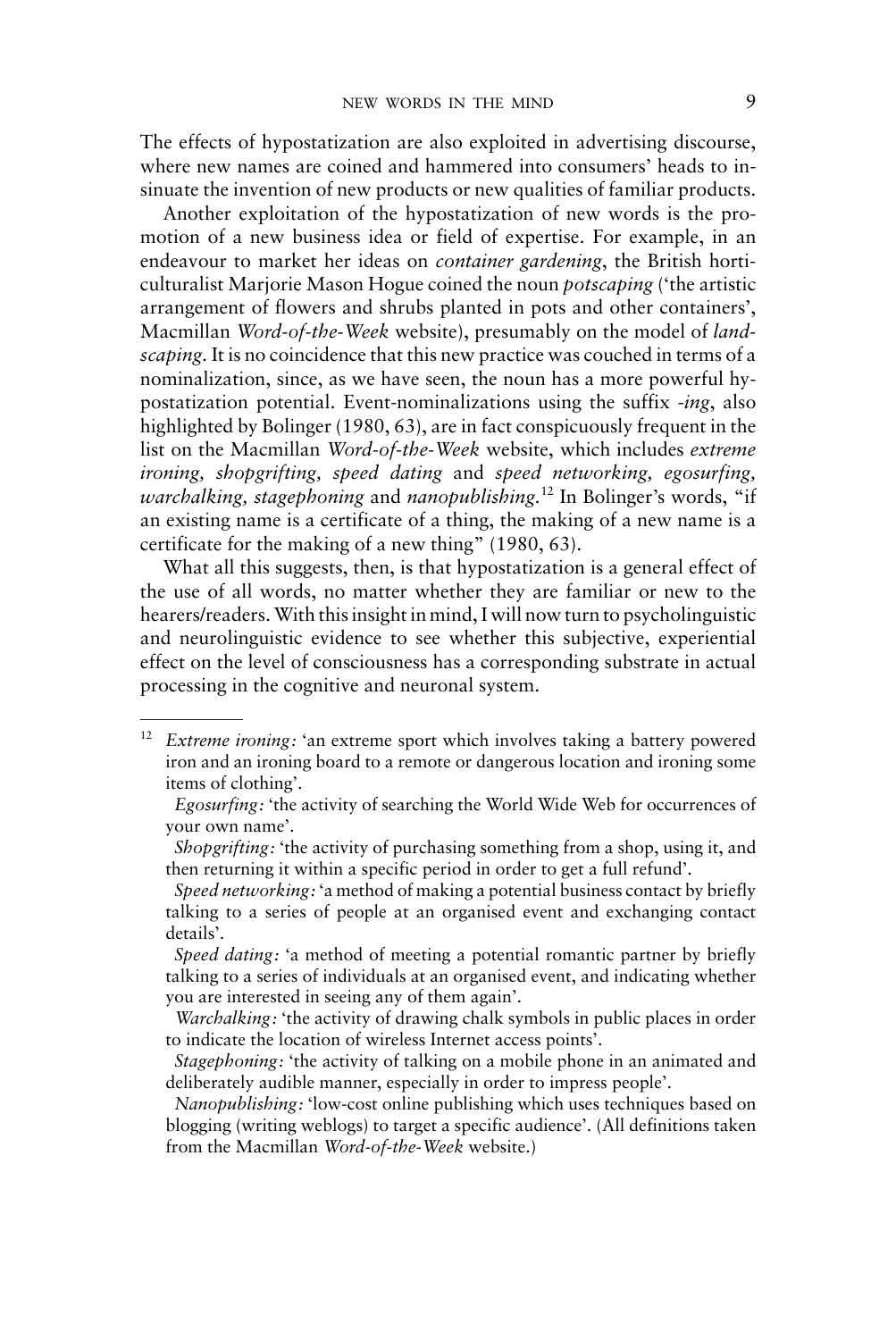### 6. The Mental Lexicon, Entrenchment and Network Building

By definition, new words do not have an entry in language users' mental lexicons. The general question to be addressed here is whether and how this changes in the course of the gradual establishment of new words in language users' minds and brains. More specifically, do newly acquired complex lexemes gradually get an entry of their own or is their meaning computed from that of their constituents? Is there a point or stage at which language users gain immediate and direct access to the (lexicalized) meaning of the compound and stop activating the meanings of the constituents? Given that the mental lexicon is generally held responsible for both storage of words and on-line constructions of meanings, $^{13}$  which processes does it give precedence to, processes of storage or processes of computation? And finally, is there an experimentally testable correlate to the effects of hypostatization?

## 6.1. Nonce-formation and pseudo-concepts

Like in other areas of language processing research, the comprehension of neologisms has been studied much more extensively than their production. Therefore, I will start out here from the perspective of the addressees of nonce-formations.

## 6.1.1. Comprehension

When confronted with a previously unknown complex lexeme, hearers have no choice but to rely on analytic interpretations, since a search for an entry of the whole word in their mental lexicon yields no result. Essentially, analytic understanding is based on three types of information: the meanings of the constituents, hearers' knowledge of the instantiated word-formation pattern and its known 'meanings', as well as any relevant information retrievable from the context. Hearers will activate and bring together the forms and meanings of the known constituents to form a contextually plausible and appropriate interpretation by means of a non-routinized, nonautomatic process. The result of this endeavour is a mental representation which, adapting the term from Vygotsky (1962) who uses it to describe a stage in ontogenetic concept-formation, I refer to as a *pseudo-concept*.<sup>14</sup>

 $13$  A useful general definition of the notion of *mental lexicon* is "the cognitive system that constitutes the capacity for conscious and unconscious lexical activity" (Jarema & Libben 2007b, 2), which stresses the dynamic abilities of the system.

 $14$  For more details on the nature of the conceptual combination required for the restanding of novel compounds see Downing (1977), Ryder (1994), Štek-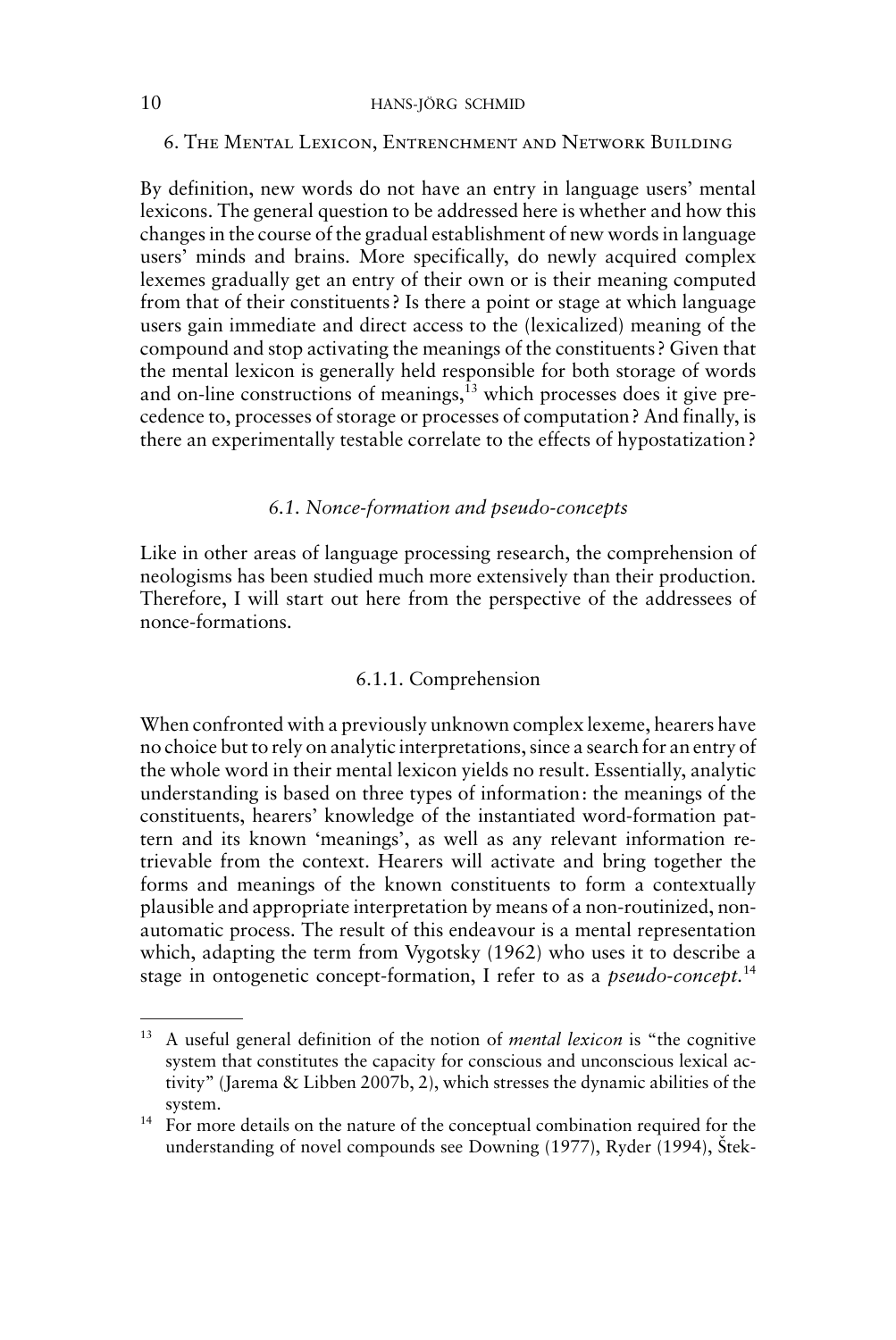Note that the exact conceptual status of these pseudo-concepts is far from clear. One aim of this paper is to contribute to a better understanding of this issue (see Section 7).

The amount of cognitive effort and time required for the construction of this pseudo-concept depends on a number of factors. The most uncontroversial of these is the richness of information provided by the linguistic cotext and extra-linguistic context.<sup>15</sup> With regard to linguistic cotext, Baayen & Neijt (1997) conducted a large-scale corpusstudy on the Dutch suffix -heid, which is similar to English -ness and German -heit in its function of forming de-adjectival abstract nouns. They showed that when texts contained hapax legomena using this suffix (which they considered novel because of their one-off character in the corpus) writers tended to relate them to the cotext, e. g. by mentioning the base or providing semantic clues in the cotext. Baayen and Neijt refer to this phenomenon as contextual anchoring. While this is of course evidence of speaker rather than hearer behaviour, it still supports the plausible assumption that cotext and context have a strong influence on all steps required for the construction of pseudo-concepts representing novel complex lexemes (cf. Aitchison 2003, 178).

In the sequence of steps required for processing, the first stage – if the search for an entry for the whole word fails – consists in the morphological segmentation required for understanding. If the morphological structure of the form is transparent and unambiguous, segmentation proceeds faster than in the case of multiple parsing possibilities (Aitchison 2003, 181f.). This was shown in psycholinguistic experiments carried out by Libben (1994) and Libben, Derwing & de Almeida (1999), using as stimuli fabricated compounds with ambiguous morphological structures such as *clam*prod (clam-prod 'an instrument for prodding clams' vs. clamp-rod 'a rod that is part of a clamp'). In everyday life, i. e. outside psycholinguistic or neurolinguistic experiments, structural ambiguities of this type are presumably fairly rare. One case in point could be the recent formation shopgrifting (see n. 12 above). A longitudinal web-as-corpus study I have carried out taking five samples over a period of six months (from November 2006 to May 2007) suggests that this word does not seem to be catching on in the internet community. The number of Google hits ranged between 38 and 50, and practically all of them were metalinguistic comments on the meaning rather than actual uses. While this could (as we would hope) be due to the limited social relevance of the term, the opacity of the constituent  $\frac{grift}{ }$  –

auer (2005), Gagné & Spalding (2006). In Schmid (forthcoming) I propose an account in the framework of Conceptual Blending Theory (cf. Fauconnier & Turner 2002).

 $15$  Despite their interest in the semantics of new words, linguists like Downing Figure 1994) and Stekauer (2005) have deliberately opted for contextfree testing in order to eliminate the influence of this unruly determinant on the comprehension of novel formations.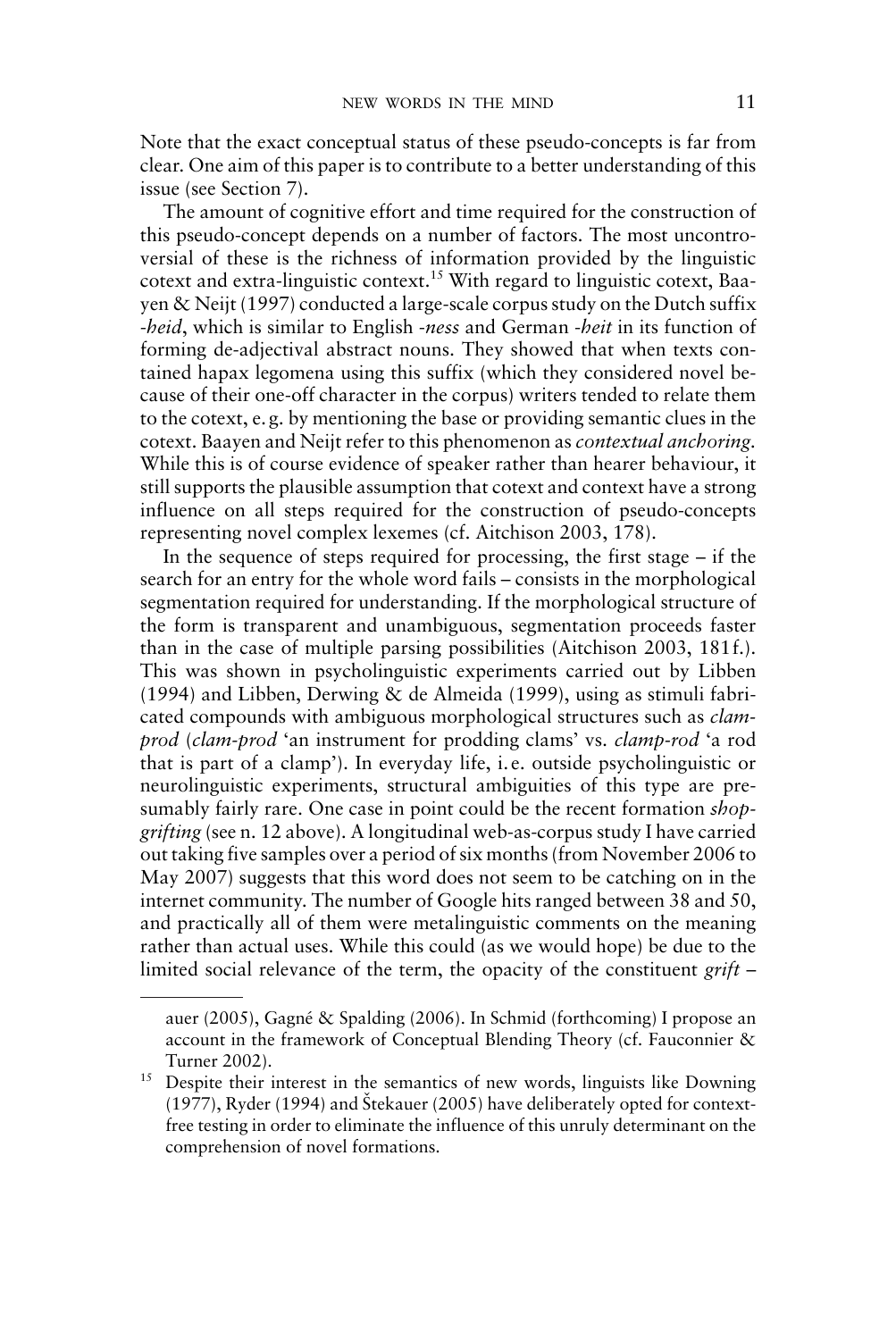possibly a blend of graft and lift, the latter alluding to shoplifting – could play a role in the reluctance of the web-community to institutionalize the new word.

Once the new compound has been successfully parsed, the ease of pseudoconcept formation depends on the familiarity with the constituents of the compound and the semantic relation construed to exist between them. In psycholinguistic, neuro-linguistic and corpus-linguistic studiesthe notion of familiarity is usually operationalized in terms of frequency of occurrence. Since by definition nonce-formations occur for the first time, the frequency of the new word is simply not an issue. However, studies on several languages have demonstrated that the relative frequency of the constituents of a complex lexeme is a major determinant of the speed of the identification of the whole. Complex lexemes consisting of highly frequent constituents are identified and processed faster than those with rare constituents, and this suggests that it will be easier to understand novel forms consisting of frequent morphemes.<sup>16</sup>

Interestingly, counter to linguistic theory, which stresses the prominent role of the head constituent, there is robust evidence from these studies that the first constituent is more important for compound recognition than the second. This turns out to be true across languages irrespective of whether right-headed compounds (as in English) or left-headed ones dominate. It is possible that this is a specific manifestation of the general salience of the beginnings of words in lexical processing (Aitchison 2003, 138– 140).

The ease with which novel forms are processed also correlates with the number of types of lexemes that include the constituents as components, i. e. the size of their morphological families (Schreuder & Baayen 1997, de Jong et al. 2002, Booij 2005). To illustrate this: it will not require much effort to process new formations using the frequent prefix over- (in the sense of 'excessively') as listed in the additions to the OED online, such as overbill, overbudget and over-check. On the other hand, the creative neologism sheeple ('people who are easily persuaded and tend to follow what other people do', Macmillan Word-of-the-Week website), will cause considerable difficulties, not only because of parsing uncertainties posed by a blend of sheep and people (cf. Lehrer 1996), but also because of the comparatively small cohort of established lexemes including the components sheep and people. In terms of network theories of the mental lexicon, the facilitating effect of family size can be interpreted as the result of a more densely structured network.

Familiarity not only with the constituents, especially the first one, but also with the semantic relation between them has an influence on the ease of interpretation of novel compounds (Gagné 2002, Gagné & Spalding 2006).

See Taft & Forster (1976), Ahrens (1977), Sandra (1994, 108-111), Blanken (2000), Jarema (2006, 54f., 69), Semenza & Mondini (2006, 72).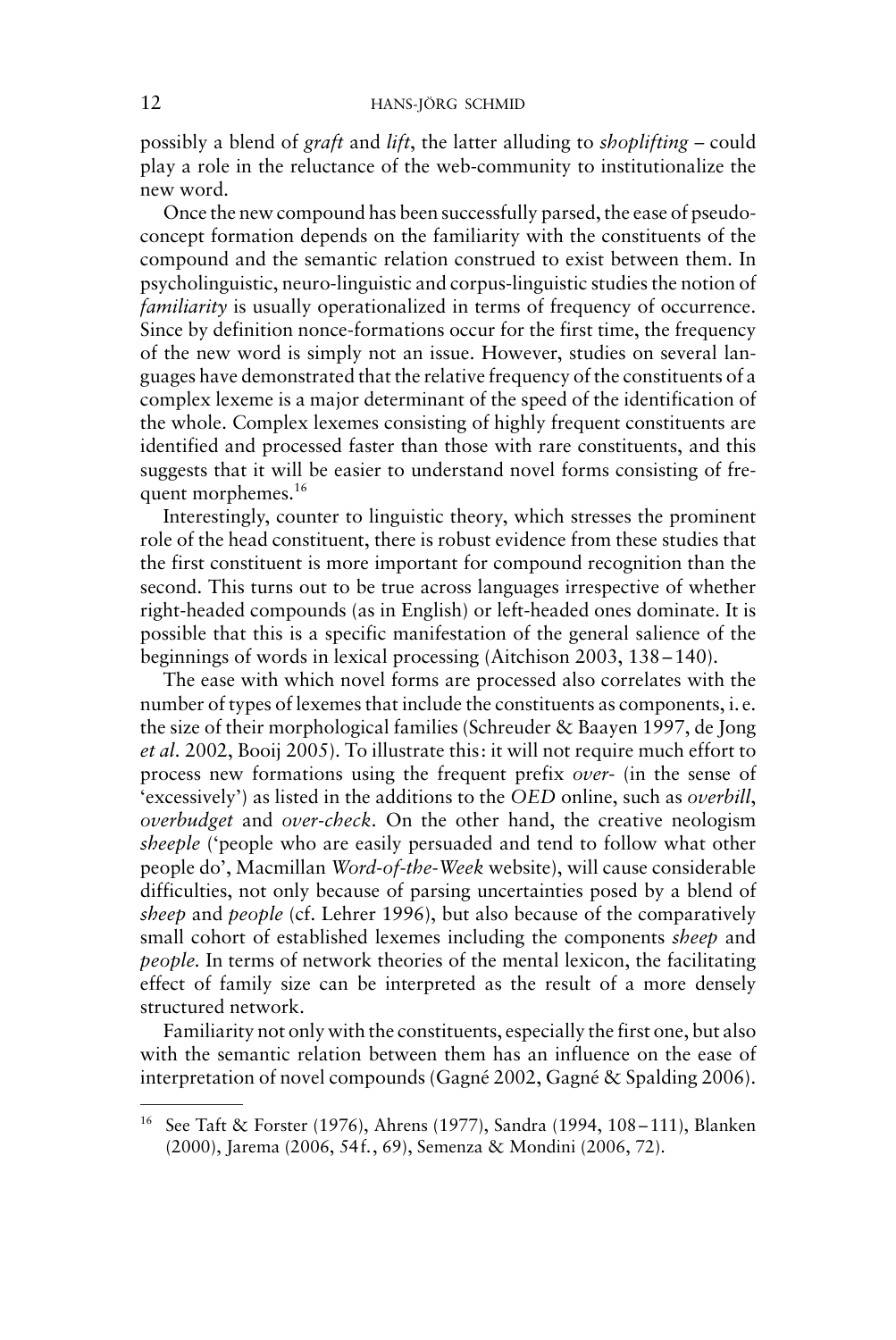This is a particularly interesting finding for the long-time student of English word-formation, since it suggests that the 'meanings' of word-formation types and patterns described in great detail in language-immanent approaches (cf. e. g. Marchand 1969, Warren 1978, Hansen et al. 1990) do indeed have some psychological reality. Nonce-formations coined along the meanings of productive word-formation rules stand a better chance of being understood rapidly than semantically 'irregular', creative coinings (cf. Aitchison 2003, 176f.).

An example of a semantically opaque formation likely to cause processing problems upon first encounters is the noun she-pee discussed above. On the one hand, the word is not unmotivated, since it is formed with a phonological allusion to the rhyming tepee and its constituents point to two crucial semantic aspects related to its meaning. On the other hand, however, it is not formed on the basis of any of the productive and familiar English word-formation types. To be sure, the formation does have predecessors in established compounds consisting of personal pronouns and nouns such as he-lamb, she-goat or she-thief (Marchand 1969, 75). As these examples show, however, the second constituent of these somewhat obsolete-sounding compounds invariably denotes a person, animal or occasionally plant (cf. she-beech denoting inferiority of timber according to Marchand). Shepee, on the other hand, would have to be derived from an underlying sentence such as'place where she can pee' and thus be analyzed as an exocentric compound with a locative head.

In sum, the main factors determining the ease and speed of comprehension of novel formations are

- amount of cotextual and contextual information,
- transparency of morphological structure,
- familiarity with (i. e. essentially frequency of) the constituent morphemes, especially the first one,
- family size of the constituent morphemes, and
- familiarity with the semantic relation between the constituents.

The last three factors mentioned can be subsumed under the notion of semantic transparency, as the meaning of a new form will be transparent to hearers to the extent that its constituents and the relation between them is familiar to them.

### 6.1.2. Production

Concerning the actual sequence of cognitive events that can be hypothesized to take place in the mind of a speaker producing a nonce-formation, it will be useful to place the discussion in the well-known model of language production proposed by Levelt (1989) and its later refinement concerning the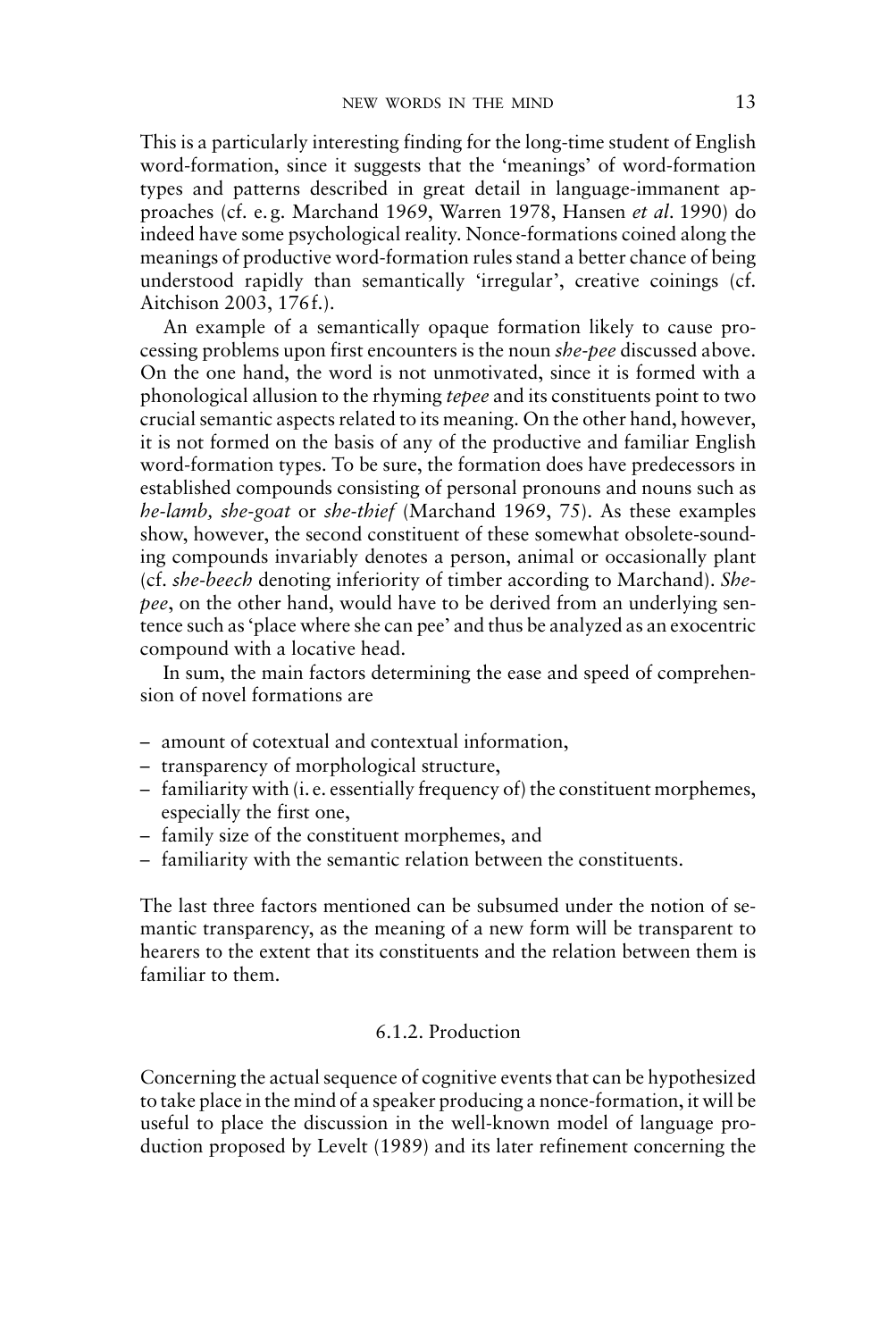role of the mental lexicon as summarized in Jescheniak (2002). The model distinguishes three modules: conceptualizer, formulator and articulator. Only the first two are of concern here, and I will focus on those aspects relevant for the discussion of (new) words. The conceptualizer formulates a preverbal message consisting of a syntactic frame and a blueprint for information structure as well as, importantly, concepts activated for the intended message. The formulator maps this preverbal message onto a linguistic representation, first accessing and retrieving lemmas (i. e. semantic and syntactic information of the words activated) and then, in a second step, retrieving their phonological form. Essentially, then, we can distinguish the three phases of concept activation, lexical access and lexical retrieval.

The phases relevant for the study of nonce-formations are conceptualization and access to the mental lexicon. Since the preverbal message outputted by the conceptualizer contains a syntactic frame and concepts, we have to assume that the speaker already has an idea of the type of concept to be expressed. More specifically, it should be clear at this stage whether a thing-concept, a property-concept or an event/activity-concept typically encoded by nouns, adjectives and verbs respectively is to be encoded. By definition, lexical access for nonce-formations cannot target an entry in the mental lexicon, so the most likely path will lead to the morphological, semantic and syntactic properties of the entries of the roots and affixes to be combined. Ease of access to these elements will be determined by the same factors at work in comprehension, essentially the frequency of morphemes, morphological patterns and semantic relations. What is important is that the type of concept activated will presumably prime the activation of word-class specific word-formation patterns, again depending on their frequency. I will return to this assumption further down in Section 7 below.

What are the factors determining the individual kinds of nonce-formations produced? In linguistic theorizing, this question has been dealt with extensively under the abstract label of *productivity* and has received considerable attention over the past few years.<sup>17</sup> While most of this body of recent work does not focus on the individual speaker using a novel form but on the availability, probability and profitability of different word-formation patterns, some insights on processing aspects can be extrapolated from these findings. Useful sources explicitly focusing on psycholinguistic aspects of new-word formation include the pioneering article by Brekle (1978) as well

<sup>&</sup>lt;sup>17</sup> Even a small selection restricted to volume-sized treatments and state-of-the-art summaries has to mention Plag (1999 and 2006), Bolozky (1999) on Hebrew, Rainer (2000 and 2005), Bauer (2001 and 2005) and Dressler (2007). The exciting work of Dutch researchers, a lot of which combines psycholinguistic testing and corpus-linguistic analysis, deserves particular attention, cf. e. g. Baayen & Renouf (1996), Baayen & Neijt (1997), Schreuder & Baayen (1997), Jescheniak (2002) and Baayen (2007).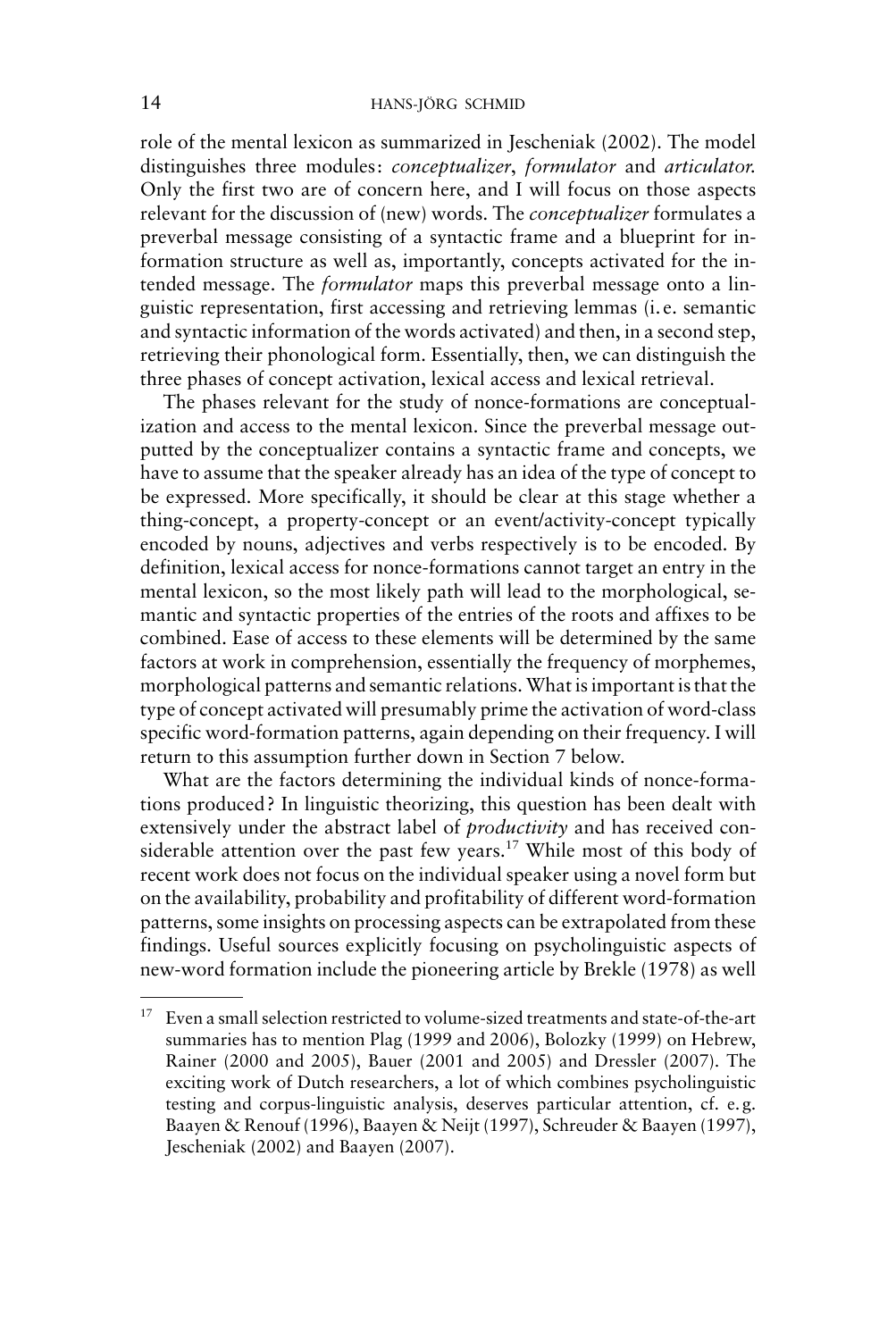as Bauer (2001, 112 –143), Jescheniak (2002), Aitchison (2003, 174– 187) and Booij (2005, 231-254).

To begin with a very general observation, speakers producing novel forms – just like their hearers – favour new formations that are phonologically, morphologically and semantically transparent (Aitchison 2003, 181f.). Morphologically opaque items like those quoted in the previous section (e.g. clamprod, shopgrifting or sheeple) are not likely to be produced, unless the speaker is trying to be funny or deliberately decides to create a 'weird' and eye- (or ear-) catching form (cf. Lipka 2000).

Secondly, adult speakers show a very strong tendency in their production of nonce-formations to abide by the regular patterns described in the wordformation literature as morphological rules (and restrictions on them), word-formations types, templates (Ryder 1994) or schemas (Tuggy 2005; see Aitchison 2003, 174– 180). The major forces behind this conformist behaviour are paradigm pressure and coercion by analogy (cf. Bauer 2001, 71–97). According to Becker (1990, 17f.), formations that are supported by larger networks of existing analogous structures are more likely to be produced than isolated ones. To some extent, this corresponds to the *family size* effect observed for comprehension in Section 6.1.1. above, and it reflects the different degrees of entrenchment in the cognitive system discussed in Section 6.2. below. While this is easily forgotten if one favours a languageimmanent view in linguistics, the patterns so painstakingly analyzed and described by linguists of course only exist because they are wired into the linguistic systems in the minds of the speakers of a language.

As the literature on productivity suggests, speakers are also astonishingly adept at distinguishing analyzable but unproductive patterns from currently productive ones, and thusrarely produce new forms on the basis of no longer productive patterns. As Bauer suggests, there are "psychologically real distinctions between available ('living') and unavailable ('dead') processes" (2001, 211). Surprising as it may seem, this means that there is no direct correspondence between the ability to decompose complex lexemes (Aitchison's "back-up store", 2003, 135f.) and the ability to produce novel ones (i. e. the "lexical tool-kit", Aitchison 2003, 186f.). Language users have no difficulty in segmenting and analyzing established products of no longer productive word-formation types, for instance suffixation with -*ment*, but they still hardly ever use the patterns to form new words (cf. Bauer 1983, 55; 2001, 54, 151f.).

As already noted, the tendency of speakers to stick to the productive word-formation patterns has presumably cognitive reasons because the patterns are firmly entrenched schemas abstracted from language use (cf. Bybee 2006). But it may well have pragmatic reasons as well and be ultimately due to considerations of the principle of cooperation. After all, speakers want to make themselves understood, and their chances of getting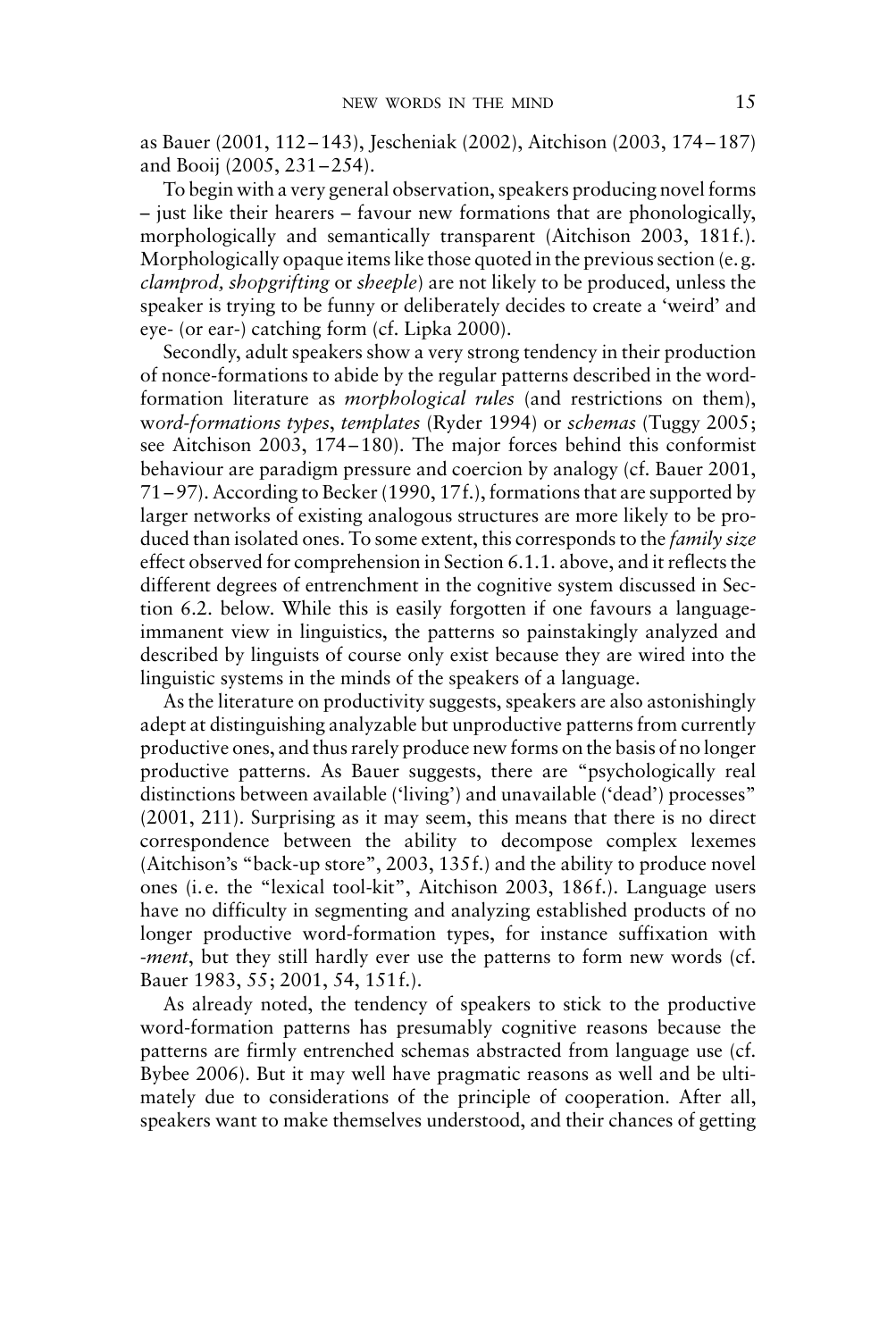their message acrossin spite of the use of a new word are betterif this word is formed on the basis of a familiar pattern.<sup>18</sup> However, this pragmatic aspect does not refute the idea that speakers have tacit but deeply entrenched knowledge of the word-formation rules of their language, because this is clearly a precondition of their being able to make informed guesses about the rules stored in their hearers' minds.

To be sure, 'illegal' formations are by no means unheard of and not all of them are conscious acts of creativity (cf. Bauer 2001, 62– 71). Nevertheless, as the example shopgrifting has already suggested, it seems that irregular forms are probably lesslikely to catch on in the long run, because hearers are more reluctant to process them. The result on the socio-pragmatic level is that forms of this type are less likely to become institutionalized in large sections of the speech community (cf. Aitchison 2003,  $182-184$ ).<sup>19</sup> An interesting recent case is the noun *bouncebackability*, whose draft entry for the OED online dated June 2006 reads 'the capacity to recover quickly or fully from a setback, bad situation, etc.' and includes the usage label 'Chiefly sports'. The development of this word has been closely monitored by Hohenhaus (2006). As Hohenhaus argues, the noun may in fact turn out to be 'non-lexicalizable', because it violates the rule that the suffix -able can only be attached to simple transitive verbs (rather than intransitive phrasal ones). $20$ 

Thirdly, it is a truism that speakers often do not even notice that they have 'coined' or at least used a new word. If speakers heed the cooperative principle and try to make themselves understood, we would expect that the degree of awareness of the newness of a form is influenced by the degree of semantic transparency. Less transparent formations are more likely to reach a level of conscious processing than entirely compositional ones. Given the planned and edited nature of written texts, consciously used nonce-formations may well be more frequent there than in spoken production, but markers of newness (such as gestured inverted commas) show that awareness also occurs in oral output. If speakers become aware of producing or having produced a novel form, they will compute a) whether the new word is only new to them but might be familiar to the hearer, and, if this is not the case, b) to what extent it will be decodable for the hearer in the given context. Evidence for these processes comes from discourse itself: if speakers

<sup>&</sup>lt;sup>18</sup> Of course, deliberate violations of word-formation rules and restrictions on productivity are common in the service of the attention-seeking function of neologisms in journalese, advertising copy and humorous texts or spontaneous utterances.

<sup>&</sup>lt;sup>19</sup> Note that this can of course be overridden by other well-known factors contributing to institutionalization such as social relevance of the denotatum, social importance of the coiner or the humorous potential of a new word.

<sup>&</sup>lt;sup>20</sup> Exceptions to this rule given by Hohenhaus (2006, 24, n. 9) are *laughable* and knowledgable.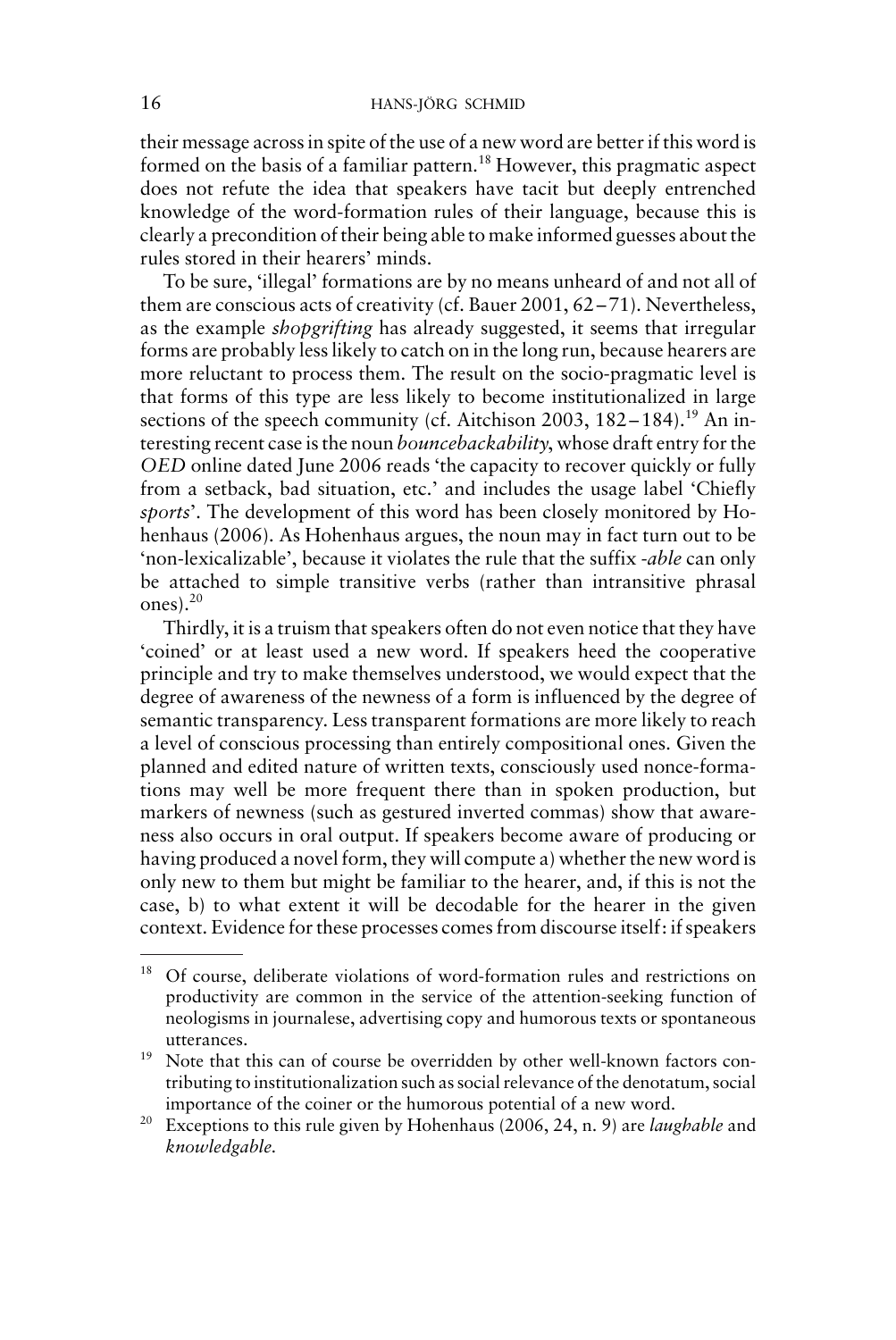decide that decoding could be difficult, they tend to select one or several of a whole range of strategies to mark the newness of the word.

These metalinguistic markersinclude explicit assertions of the newness of the word, e.g. by means of gambits like *what you may call* or so-called, the use of definitions or explanations of the meanings, inverted commas (in writing or gesturing) and, increasingly applied in computer-mediated communication, hyperlinks to definitions found elsewhere on the net (cf. Hohenhaus 1996, 139– 142; Smyk-Bhattacharjee 2006, 31– 34). In her study of neologisms in The Guardian, Fischer (1998, 176–178) found that the strategies selected correlated with the degree of institutionalization a particular new word has reached. She describes three phases:

1) a detailed description of the meaning of the new lexeme is offered; 2) brief paraphrasing is used; and 3) no meaning cues are offered to explain the lexeme. (Fischer 1998, 176)

The frequent strategy of adding inverted commas is illustrated in the following attestation of fat tax in The Daily Telegraph:

A Downing Street-based policy unit has proposed a plan to place a "fat tax" on junk food in an attempt to tackle the rising incidence of heart disease […]. (The Daily Telegraph, 19th February 2004; quoted from the Macmillan Word-of-the-Week website, s.v. fat tax)

Also common is the combination of so-called with an explanation or explanatory illustration as found in The Guardian's introduction of saviour sibling:

The era of the so-called saviour sibling appeared to have arrived yesterday as doctors applauded the birth of Jamie Whitaker – called into the world to allow his sick older brother Charlie to live [...]. (The Guardian, 20th June 2003; quoted from Macmillan Word-of-the-week website, s.v. saviour sibling)

What is important for the cognitive perspective is that the existence of these strategies indicates that writers are aware of the newness of their nonceformations. The fact that opaque forms are more likely to be marked as new suggests that they are more likely to reach a level of conscious processing than semantically transparent ones.

Fourthly, speakers producing a novel compound are invariably forced to reduce the wealth of information they want to get across because, at least in English, they tend to restrict themselves to a rather small number of constituents, especially when they opt for compounding. While compounds or compound-like sequences like holiday car sightseeing trip discussed by Carstairs-McCarthy (2002, 76) are clearly not unusual, they do not seem to be favoured by most speakers (cf. Schmid 2005, 210–214).<sup>21</sup> Arguably, the

<sup>&</sup>lt;sup>21</sup> This neglects the increasingly common but still fairly rare information-condensing phrasal nonce-compounds of the type lexicalized, e.g. in *forget-me-not*,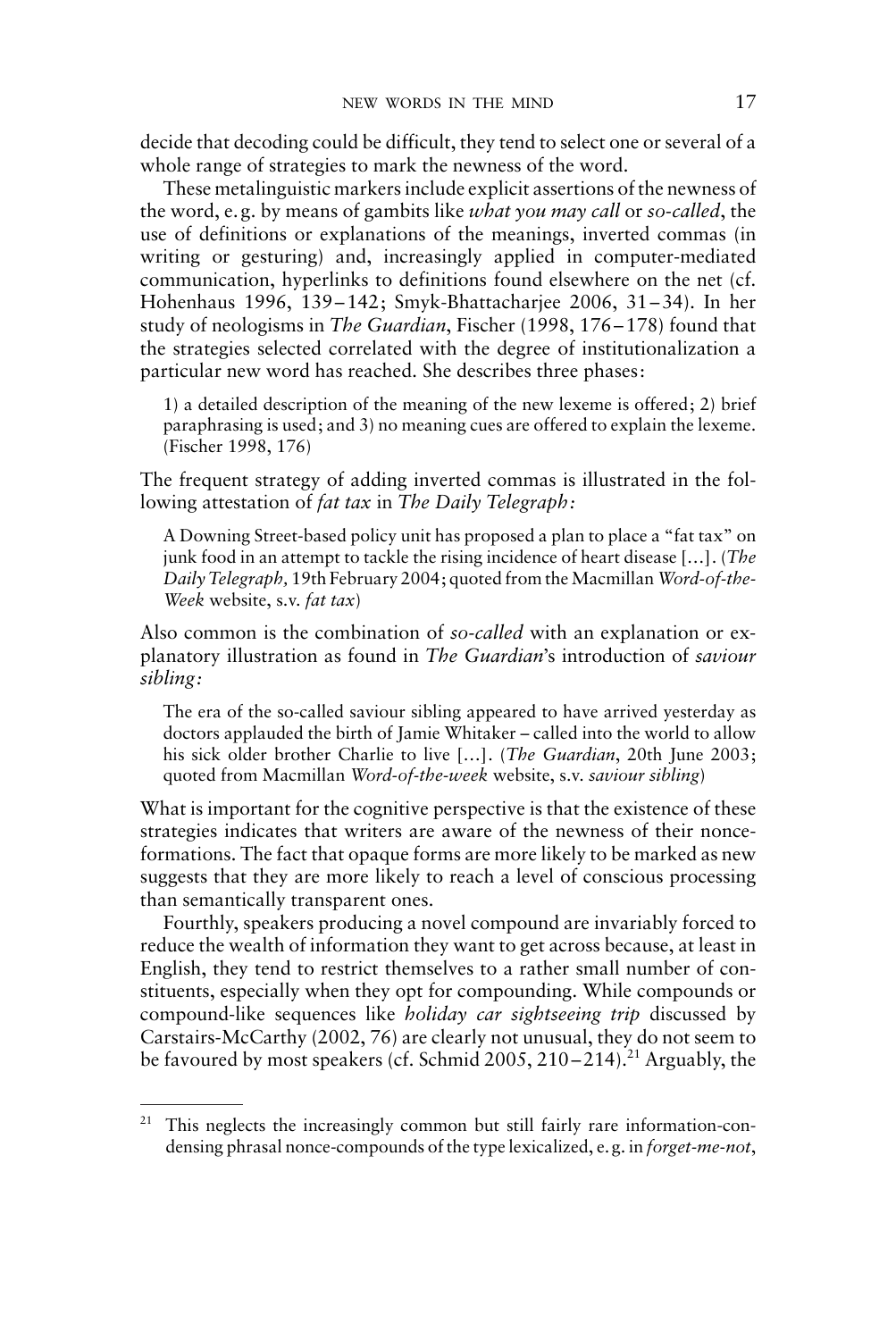cognitive basis of this tendency is the need to profile certain aspects of the thing or scene in mind (Schmid 2005, 105-109). That such profiling processes indeed take place can be gleaned from a lexical error produced by one of my children. Lost for the established German word Mundharmonika (lit. 'mouth harmonica'), the boy unconsciously replaced it with Blasharmonika ('blow harmonica'). Both words suggest a scene of someone playing a wind instrument using his or her mouth. But whereas the conventional  $N+N$ compound Mundharmonika highlights the location of the activity while backgrounding the activity itself, the complementary pattern can be observed for the V $+N$  compound Blasharmonika.

Similar profiling processes (resulting in underdeterminacy) presumably take place when new words are produced. Let us assume that, for some reason or other, a speaker is eager to use one single word to refer to the feeling of relaxed and content laziness and languor so common after a substantial and late Sunday morning breakfast. If the phrasal-compound pattern of the type Sunday-morning-after-breakfast-laziness is not strongly entrenched in the speaker's mind, the options left include compounds such as breakfast-langour or Sunday-morning off-time, which invariably omit references to crucial aspects of the feeling to be expressed. (Note that even the phrasal compound leaves out aspects such as 'substantial').

These are by no means far-fetched illustrations. Authentic examples are the compounds noise pollution mentioned in Section 3 above, and fat tax (see Section 6.2.1. below), which is explained on the Macmillan Word-ofthe-Week website as 'a tax on foods which are considered to be unhealthy, especially fatty or sweet foods which can lead to obesity or other health problems'. Like my fabricated example, this N+N compound profiles only two aspects for attention but does not include explicit morphological clues referring to other elements included in its meaning such as 'unhealthy', 'sweet' or 'can lead to obesity'. Instead it relies on the notion of fat standing metonymically for 'unhealthy' and 'cause of obesity'.

Thus, while being relatively motivated and therefore often at least apparently transparent, English compounds inevitably underdetermine the meaning intended, let alone the rich conceptual content potentially associated with them by the speakers in given nonce-formation situations. Plausibly, this is one cognitive source of the astonishingly high rate of instantaneous coinings (see Section 3 above).<sup>22</sup> The idea that compounds invariably

what-you-may-call-it, whodunnit. Attested nonce-formations quoted by Hohenhaus (1996, 349f.) include reporter-turned-hostess-turned-novelist and split-the-difference deal.

 $22$  The second cognitive source of instant idiomatization of compounds can be found in the fact that two concepts are conflated in one new concept. That such a merging of concepts invariably results in extra emergent meaning was already noted by de Saussure ([1916] 1983, 130f.) and is of course a major insight of Gestalt psychology (cf. Schmid forthcoming).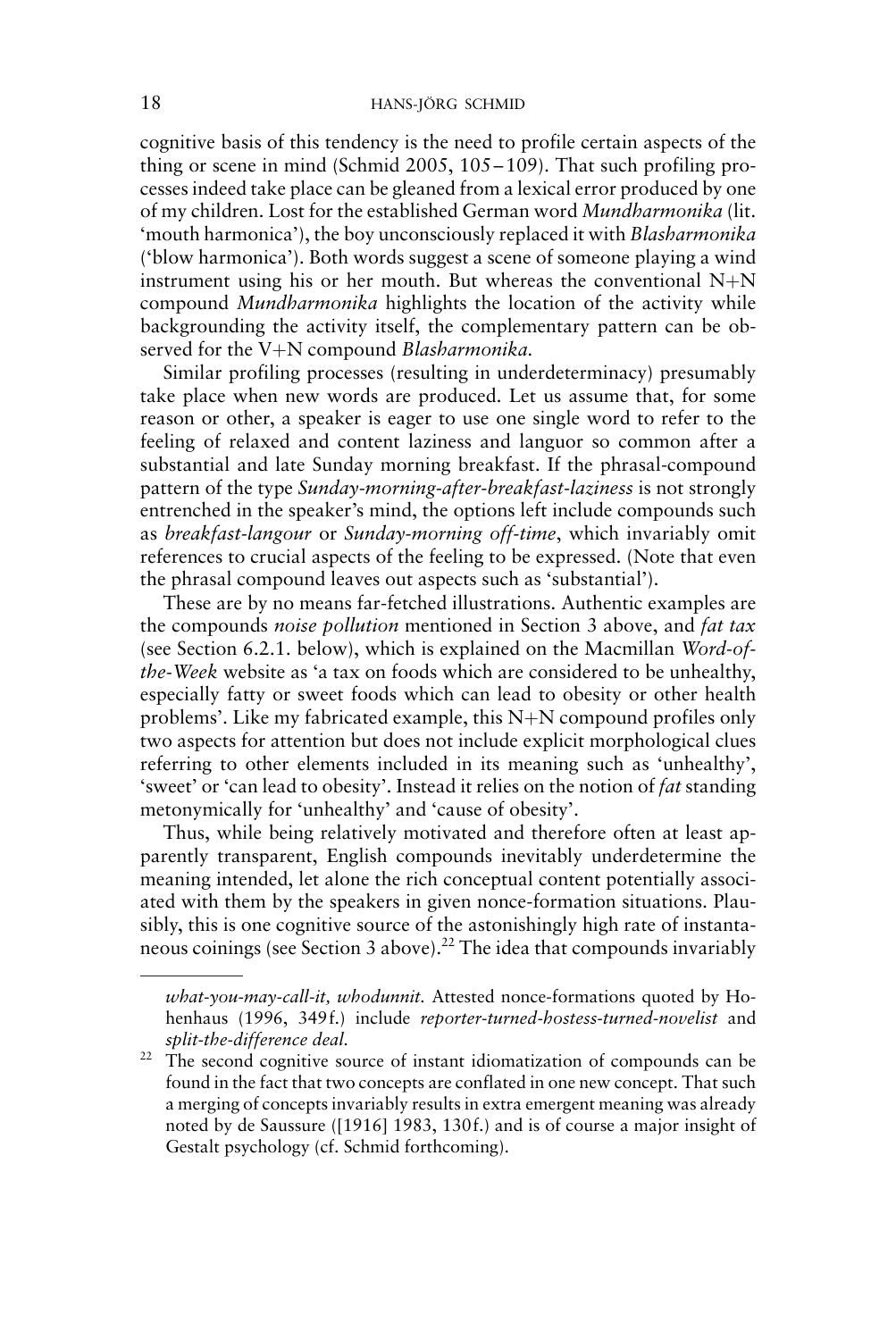rely on pragmatic, extra-linguistic information was already emphasized by Downing (1977) and Bauer (1979), but has gained much more momentum recently. It is not only supported by linguists taking a cognitive approach to word-formation (cf. Ungerer 2002; Schmid 2005, 106; Štekauer 2005, 249–251; Tuggy 2005, 238f.), but recently also by Aronoff  $(2007, 61-68)$ , who has apparently changed his mind on the question of the compositionality of products of word-formation.

A related point is more speculative but of considerable theoretical interest. If speakers are indeed predisposed in their coinings by the frequent and productive word-formation patterns available in their language, this may in fact lead them to highlight certain aspects of the scenes they have in mind when producing a novel form, while backgrounding others. For example, speakers of Italian could be more prone to produce a novel  $V+N$ compound than speakers of English, because this pattern is much more frequent in the lexicon of Italian – and thus entrenched in their minds – than in English: compare, for instance, the Italian  $V+N$  compounds portarifuti, lit. 'carry rubbish', and salvadanaio, lit. 'save money', to their English N+N equivalents *dustbin* and *moneybox*, respectively. Whether the dynamic aspects highlighted by the verbs will also be more prominent in their minds because of this linguistic predisposition is an interesting Whorfian question deserving future work.

#### 6.2. On the way to entrenchment

### 6.2.1. Frequency of exposure

Linguists, psycholinguists and neurolinguists more or less agree that even a single exposure to a word has some sort of effect on the cognitive system. A lucid account of this position is provided by Sandra (1994, 30):

The hypothesis proposed here is that the mere occurrence of a word will inevitably lead to a pattern of activation in a memory substrate. If the word has no representation yet, this pattern will automatically leave a representation in memory, although a very fragile one.

The idea that even a single encounter with a new word leaves a trace in memory has recently been confirmed experimentally by de Vaan, Schreuder & Baayen (2007).<sup>23</sup> With regard to repeated exposure, Sandra (1994, 30f.) goes on to state that

upon subsequent encounters with the word the same representation will be contacted, each contact resulting in the strengthening of the representation. The

<sup>&</sup>lt;sup>23</sup> Interestingly, there is experimental evidence suggesting that the establishment of a lexical representation of a new word is facilitated by sleep. Dumay and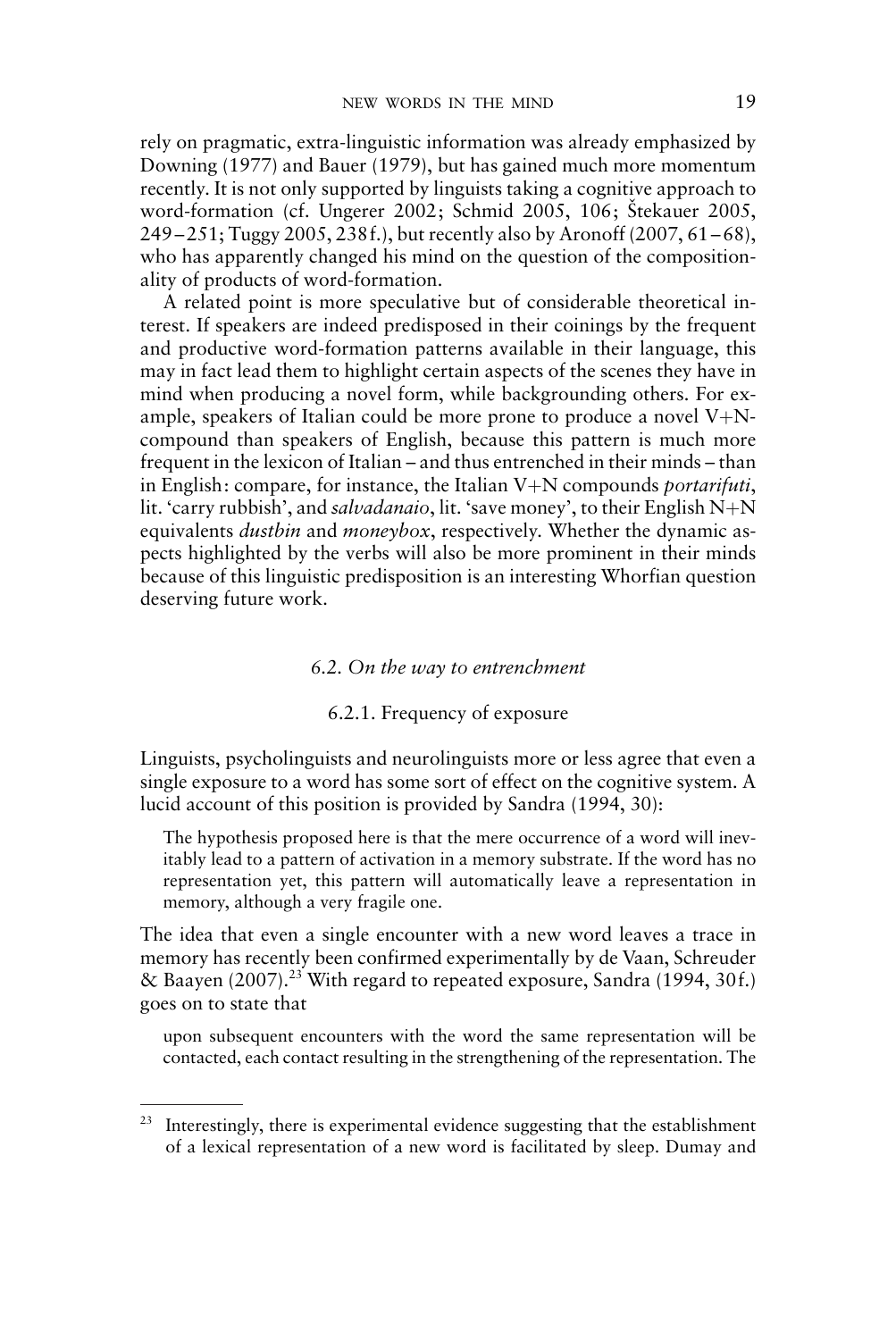### 20 HANS-JÖRG SCHMID

stronger the representation becomes the easier it will be accessible from a stimulus, a frequency effect which has been widely attested in the word recognition literature.

In fact, the frequency effect is, as Knobel, Finkbeiner & Caramazza (forthcoming) recently put it, "perhaps the most robust effect in all of psychology". We should add to this that if repeated exposure does not occur, the memory trace will become weaker and eventually fade away, i. e. the word is forgotten. If this happens in the minds of all initial users and hearers of the word, and the word is not recorded in written language, it has no chance of becoming institutionalized (Aitchison 2003, 174). Particularly good candidates for such a fate are nonce-formations of the type the/this X thing/ business dubbed "dummy-compounds" by Hohenhaus (1996, 281-288) and 1999; examples quoted by Hohenhaus include the dress code thing and the degree business).

Two early and much-quoted statements of the relation between entrenchment and frequency can be found in Bybee (1985) and Langacker (1987).<sup>24</sup> These prepared the ground for the current craze about usage-based approachesin grammaticalization theory, cognitive linguistics and language acquisition. Bybee (1985, 117) wrote that

if we metaphorically assume that a word can be written into the lexicon [i.e. the mental one, HJS], then each time a word in processing is mapped onto itslexical representation it is asthough the representation wastraced over again, etching it with deeper and darker lines each time. Each time a word is heard and produced it leaves a slight trace in the lexicon, it increases in lexical strength.

Langacker describes the gradual entry of a new complex lexeme in the mental lexicon by means of two metaphors which highlight different aspects. The first relies on the notion of entrenchment, which is increasingly used not only in cognitive linguistics (cf. Schmid 2007) but also in grammaticalization theory (cf. e. g. Croft 2000, 32, 72f.; Krug 2003, 15; Hoff-

Gaskell (2007) found that words encountered at 8 p.m. did not induce symptoms of establishment immediately, but did so after a 12-hour period including a night's sleep, and continued to do so after 24 hours. Words learned at 8 a.m. did not show such effects immediately or after 12 hours of wakefulness, but showed them after 24 hours, after sleep had occurred.

It should not go unnoticed that similar ideas on the effect of recurrent use on the degree of entrenchment were already put forward by John Locke in his Essay Concerning Human Understanding: "There comes, by constant use, to be such a connexion between certain sounds and the ideasthey stand for, that the names heard, almost as readily excite certain ideas as if the objects themselves, which are apt to produce them, did actually affect the senses" (Locke [1698] 1975, 3.2.2).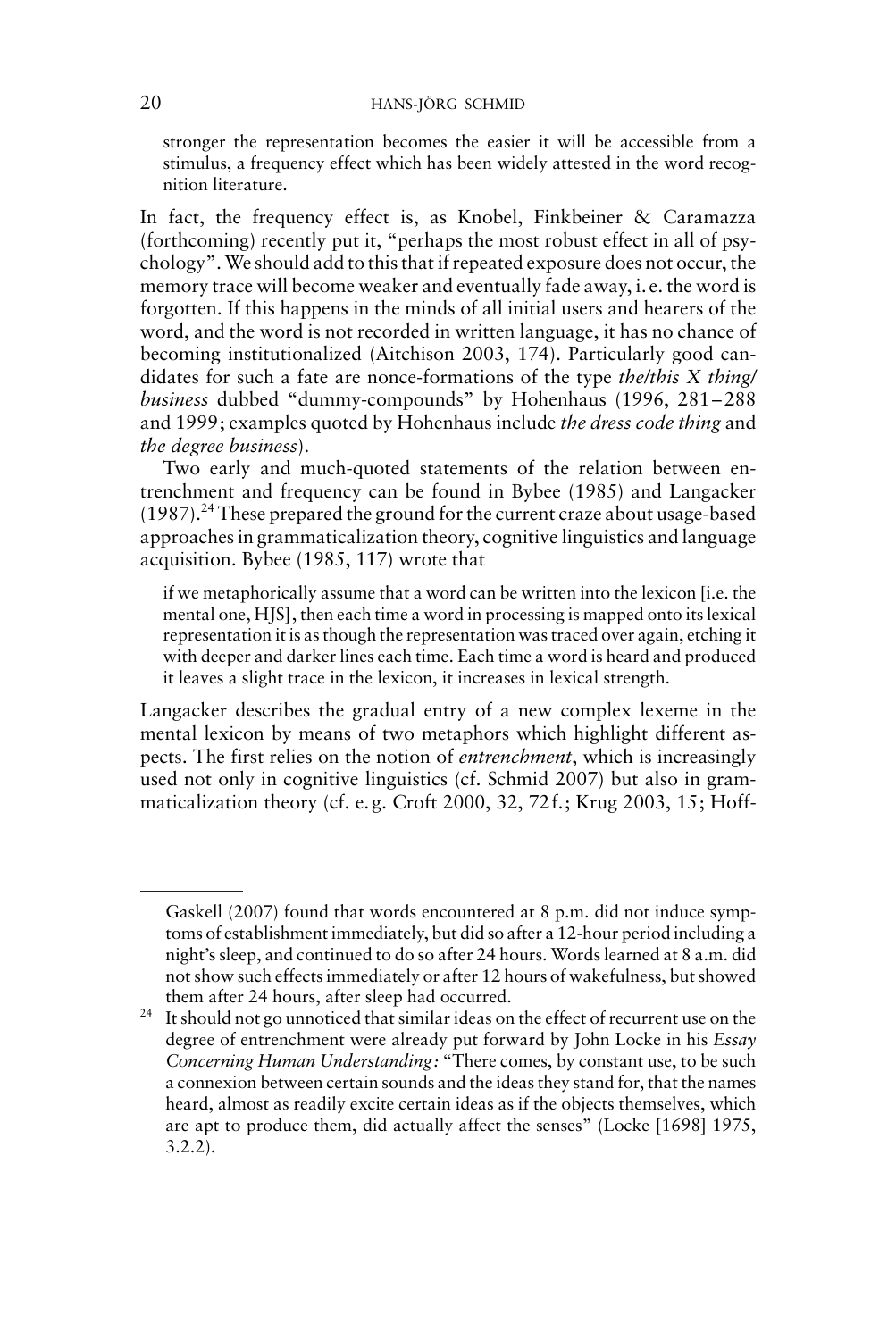mann 2004, 179, 189– 194; see also Bybee 2006). According to Langacker (1987, 59), there is a

continuous scale of entrenchment in cognitive organization. Every use of a structure has a positive impact on its degree of entrenchment, whereas extended periods of disuse have a negative impact. With repeated use, a novel structure becomes progressively entrenched, to the point of becoming a unit; moreover, units are variably entrenched depending on the frequency of their occurrence.

The source domain of the second metaphor is the scaffolding of a new house or building. In this image the morphological constituents making up a novel complex lexeme correspond to the scaffold, which facilitates the construction of the house but can be taken away when the structure is in place and is gradually completed. This metaphor highlights the fact that the meaning of entrenched composite units do not tend to be compositional any more.

Langacker's early account leaves two important questions unanswered. The first one concerns the precise nature of the relation between frequency and entrenchment. For example, what is it that we have to measure the frequency of ? And do we have to imagine that there is a simple linear correlation between frequency and entrenchment, in such a way that a word that is three times more frequent than another is assumed to be three times as deeply entrenched (whatever that means)?

What has been said about this relation in the previous section suggests that not only the frequency of the complex form fosters entrenchment but also the frequency of the constituents. This should be taken into consideration. With regard to frequency of words in general, both simple and complex, the effect of frequency has commonly been modelled in the form of a logarithmic function.<sup>25</sup> This is at least the pattern suggested by reaction times in naming experiments, where "at the low-frequency end of the spectrum, small changes in frequency have very large impact on reaction time, but at the high-frequency end, large changes in frequency have negligible effects" (Forster 2007, 42). Interestingly, a non-linear development was also found for the institutionalization of neologisms in the corpus study of newspapers by Fischer (1998, 174). Transferred to the entrenchment of complex lexemes this means that the pace in the increase of entrenchment will be faster during the first repetitions of exposure to a word than later, which confirms the intuitive impression that very few occasions of processing a new word suffice to create the feeling of having acquired a concept associated with it (see Section 7 below).

The second question raised by Langacker's two metaphors is how frequency and degree of entrenchment, on the one hand, and semantic transparency and (lack of) compositionality, on the other, interact. The scaffolding metaphor essentially suggests that both the strength of entrenchment

<sup>&</sup>lt;sup>25</sup> See Forster (2007, 42–44) for other approaches, e.g. a linear function of the frequency rank (rather than frequency score).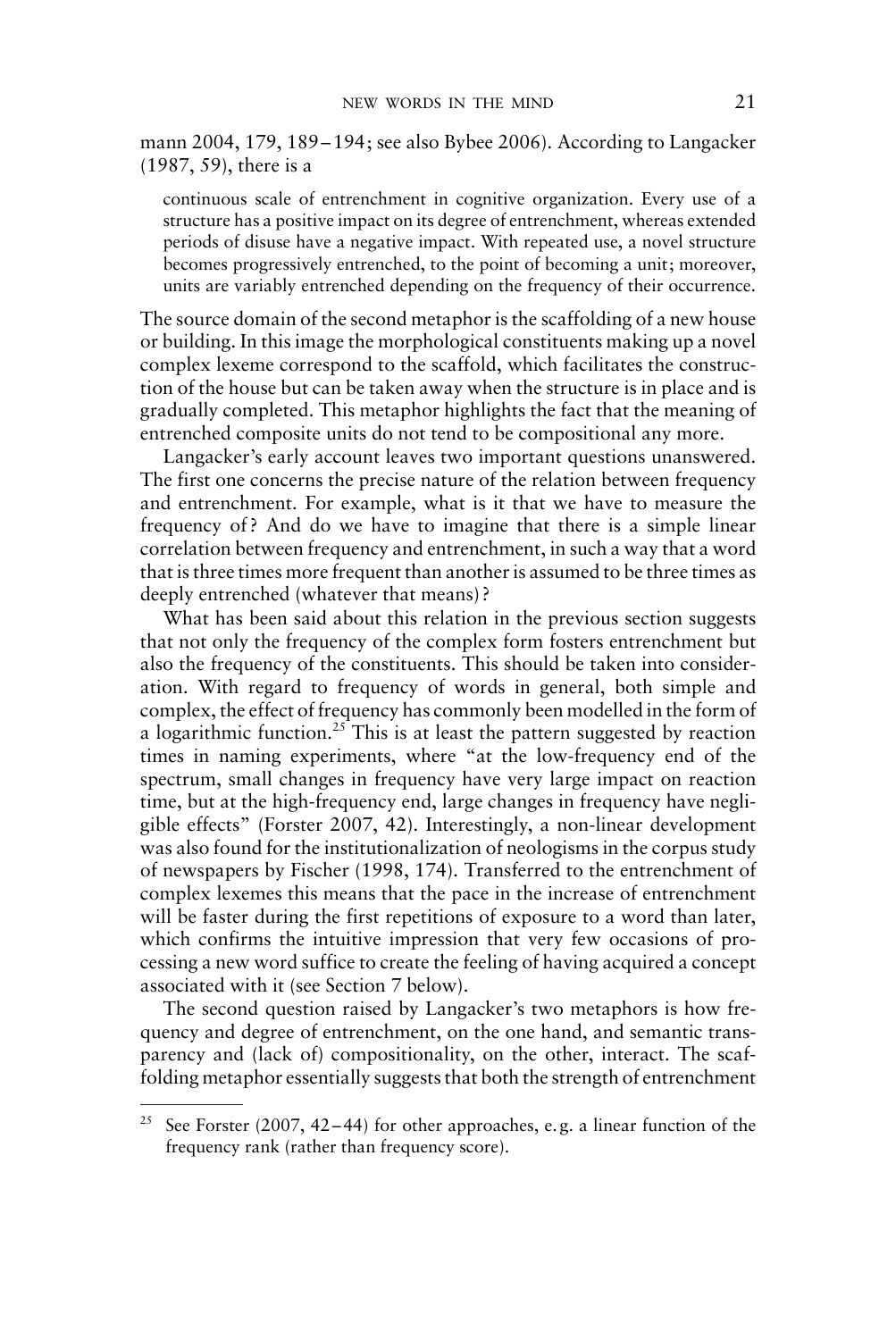(i. e. storage in the mental lexicon) and the degree of opacity are more or less a function of frequency of usage. On the other hand, Langacker also notes that "the familiarity of a complex expression does not blind us to its componentiality and render us unable to perceive the contribution of individual components" (1987, 461). In assessing thisrelation it isimportant to keep in mind the observation that even in their initial uses as nonce-formations novel complex lexemes tend to be much less compositional than is commonly believed.

## 6.2.2. Semantic transparency, storage and processing

The role of semantic transparency in the storage and processing of compounds has been on the agenda of psycholinguists and neurolinguists for quite a while but has recently received particular attention. In principle, there are three idealized types of competing theories – none of which, incidentally, addresses the question of how semantic transparency arises in the first place. Firstly, non-decompositional, direct-access or whole-word models assume that complex lexemes are stored holistically and accessed directly just like simple lexemes, irrespective of their degree of compositionality. A typical representative of this type is the model derived by Butterworth (1983) from the analysis of speech errors and the speech production of aphasics. Quite obviously, non-compositional models run into difficulties when it comesto explaining the indubitable decomposition abilities that speakers need and readily demonstrate in understanding novel complex lexemes (cf. Aitchison 2003, 135f., 186f.). Secondly, compositional (or decompositional) theories see the morpheme as the standard unit of lexical access and opt for a computational processing of complex lexemes(e. g. Taft & Forster's (1976) so-called prefix stripping model). Models of this type reduce the amount of storage capacity required at the cost of computational effort. They turn out to be unconvincing for highly opaque word-formation items as well as for highly frequent ones, since both types would be processed more rapidly and efficiently if they could be accessed wholesale rather than having to be computed anew each time. A third type of models, dual-access or race-horse models, argues for a competition between morphemic and whole-word access (cf. e.g. Frauenfelder & Schreuder 1992, and Caramazza, Laudanna & Romani 1988 on inflectional morphology). They assume that while one access routine searches for an entry matching the complex lexeme, the other one seeks contact with the addresses of the constituent morphemes. Models of this type have been criticized for their lack of efficiency caused by the wealth of redundancies generated, and for their inability to explain the apparent links between the whole-word representation and the representation of the constituents (Libben 2006). In spite of this, dual-access models are currently favoured by many researchers,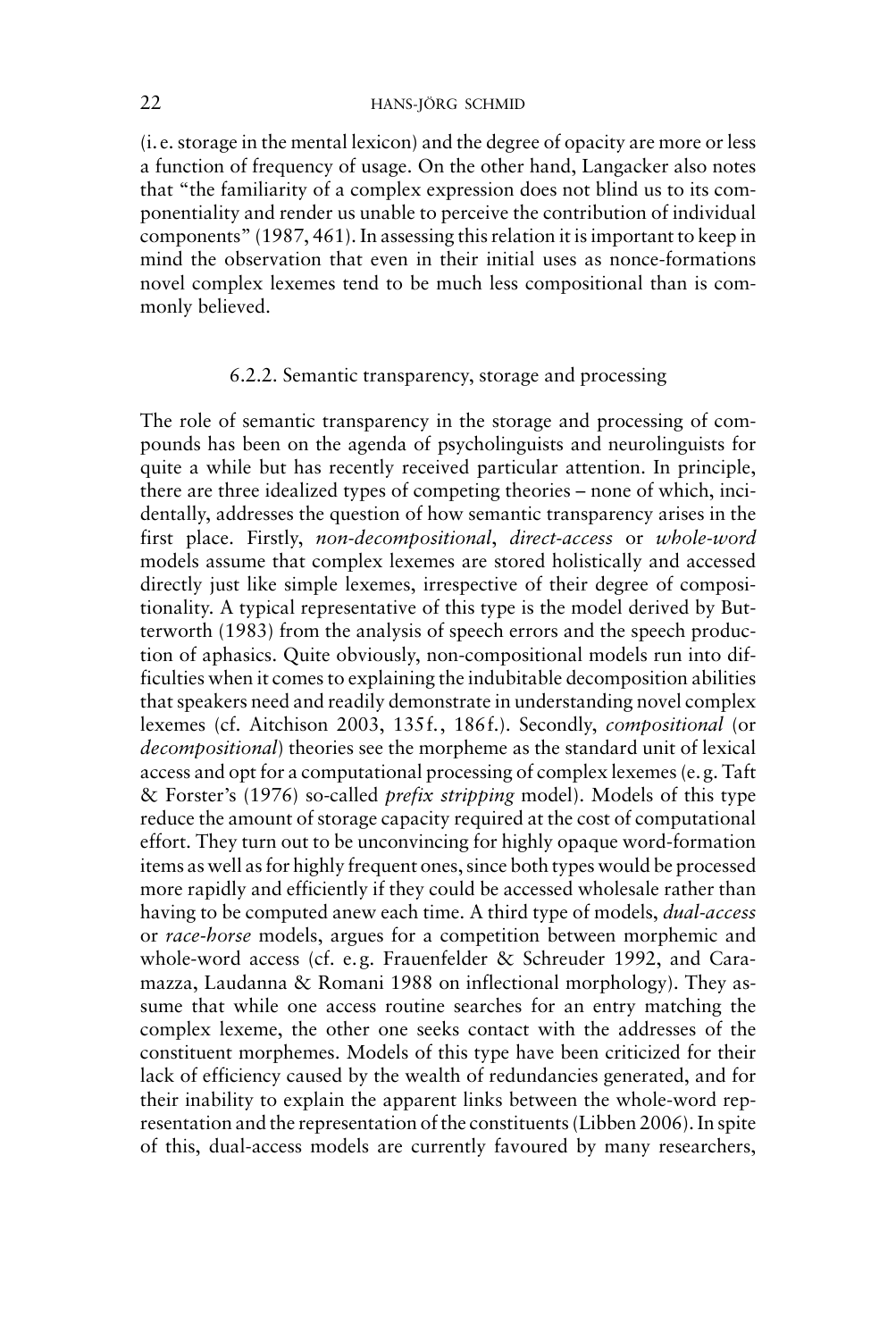among them Baayen & Neijt (1997, 584-586), Aitchison (2003, 135f.; 2005, 1785f.), Booij (2005, 236), Jarema (2006) and Libben (2006).

A good starting-point for reviewing some of the evidence for these models is Sandra's (1990) priming study on the effect of semantic transparency. In priming tasks, a prime or context stimulus precedes a target stimulus. Response latencies, i. e. reaction times, are measured for tasks like verification or lexical recognition of the target stimulus. The reasoning behind this test design is that contextually relevant primes (e.g. *bird* as a prime for the target stimulus robin) will speed up response latencies because they facilitate the activation of information needed for the target task. In this experiment, response latencies in lexical decision tasks were measured using opaque and transparent English compounds as stimuli, and primes targeting the meanings of individual constituents. For example, the first element of the transparent compound *birthday* was successfully primed by its antonym *death*, the first element of the opaque compound  $Sunday$  – perhaps not an ideal choice – was primed by moon. Priming effects were only obtained for transparent but not for opaque compounds. This led Sandra to two conclusions: transparent compounds are not accessed directly but via a decomposition into their constituent morphemes, while opaque compounds are accessed directly (since they showed no constituent priming effects) and thus most likely stored holistically in the mental lexicon. Although similar evidence was obtained for Dutch compounds by Zwitserlood (1994), more recent research has not fully confirmed this finding.

A study by Libben et al. (2003, co-authored by Sandra) produced support for a race-horse type of model. Compounds of four types of semantic transparency were used in this study: fully transparent ones such as bedroom; compounds with an opaque first and a transparent second element (strawberry); the counterpart with a transparent first and an opaque second element (e.g. *jailbird*); and fully opaque compounds such as *hogwash*, in which neither constituent had a relation to the holistic meaning. The result of a primed lexical decision task was that both initial and final constituents prime all compound types, i. e. fully compositional, partly compositional and non-compositional ones. Since, however, it was also found that compounds with opaque heads take longer to process, Libben et al. concluded that both types of access seem to be possible.

Findings of this type have led Libben to argue for a modified version of a race-horse model based on a principle dubbed "maximization of opportunity" (2006, 12 and *passim*). This principle explicitly contests the longstanding belief that the mental lexicon in fact strives for economy, and "posits a mental architecture in which all representations that can be activated will be activated" (Libben 2006, 12). Also in contrast to widespread assumptions, Libben (2006, 14) cites experimental evidence suggesting that, at least initially, opacity does not actually diminish constituent activation. The response latencies found in Libben *et al.* (2003) are explained by an inhibitory process that is caused by a mismatch between the semantic rep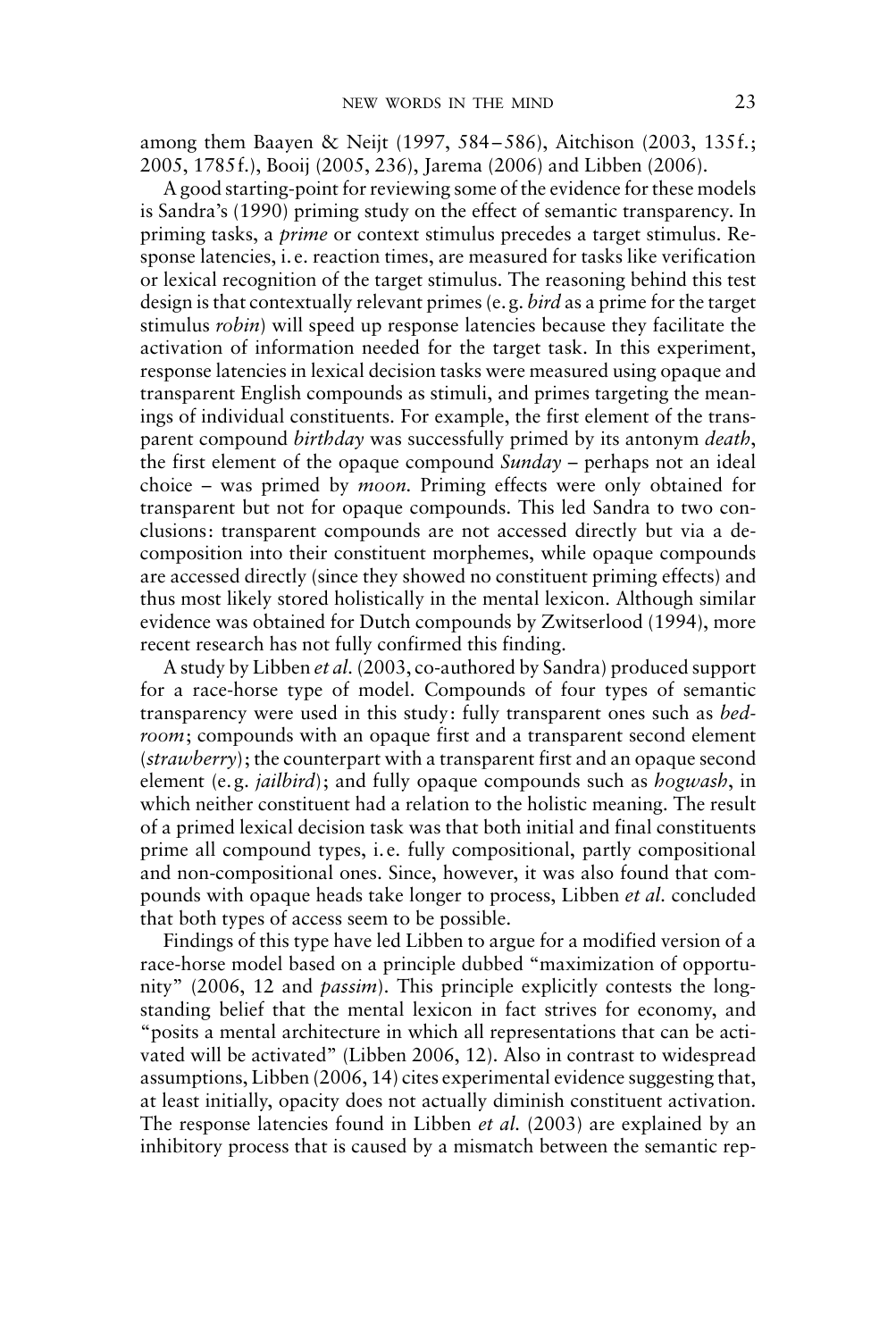resentation of the opaque compound and that of the constituents. The advantage of this model over earlier race-horse models is that it accounts for the links between the representation of the whole word and the constituents by including the matching procedure (which requires extra time during the processing of opaque compounds).

6.2.3. Frequency and semantic transparency

To take stock of the discussion so far, in Langackerian terms, the scaffolding often stays in place even when the construction work is completed and the building has taken shape. The probability of storage as opposed to computation seems to be a function of both frequency and semantic transparency. If we cross-tabulate the effects of these two factors, the following picture emerges:

- There seems to be little doubt that frequent opaque complex lexemes do get an entry of their own in the mental lexicon (cf. e. g. Baayen & Neijt 1997, 568). However, access to their constituents is apparently by no means blocked, not even when neither of the constituents has a link to the composite meaning. Yet again, activation isinhibited during such an early phase of lexical accessthat the language user does not even become aware of it.
- Most likely, frequent transparent complex lexemes which are probably much rarer than is usually assumed – are also entrenched. They are stored in the mental lexicon and accessed directly (cf. Bauer 2001, 122), but their constituents stand a better chance of easily reaching the level of conscious processing. While these complex words may not be idiomatized, they are still conventionalized ways of referring to things and ideas (Sauer 1992, 117; Booij 2005, 235). The type of processing preferred also depends on the frequency of the constituent morphemes (cf. Hay 2001). If the base is significantly less frequent than the derived form, the latter has a good chance of being stored. For example, since the prefixation insane occurs much more frequently than its base *sane* it is very likely that the complex form is stored and accessed directly (Hay 2001, 1044).
- The evidence reported suggests that rare transparent complex lexemes will tend to be processed computationally, since there is little to be gained by holistic entrenchment (Baayen 1993, 181). However, taking into account the logarithmic form of the frequency effect, we can predict that after the first few encounters holistic processing will soon gain the upper hand. What is more, what may be a rare word for one speaker may well be already familiar to another (see Section 7 below).
- Rare opaque complex lexemes will presumably be the best candidates for a comparatively time-consuming race-horse type competition between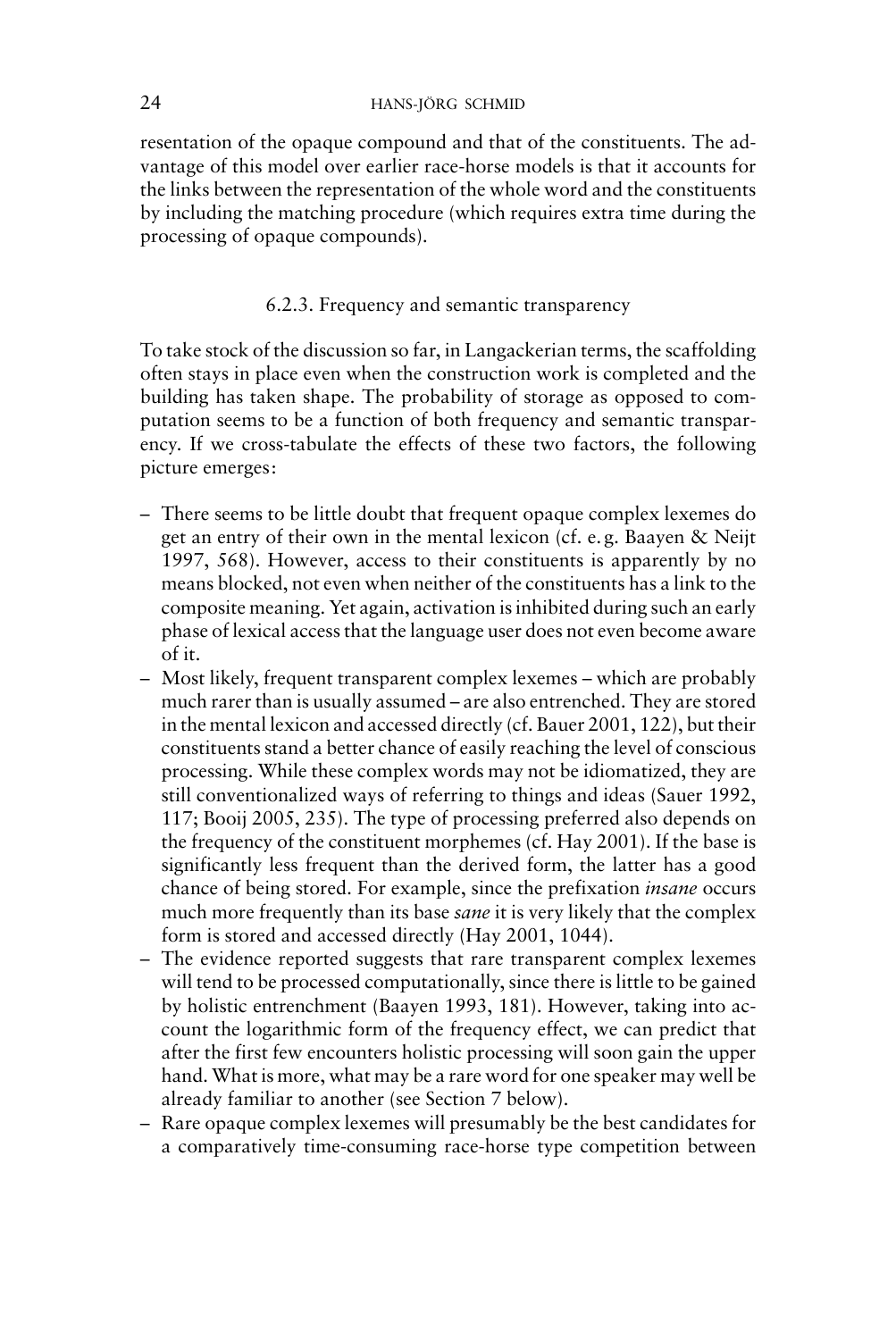the search for a holistic entry and computational processing of the constituents.

For linguists, who tend to be more interested in meaning, structure and use of language than in the finer details of lexical access, post-access decisions and retrieval procedures carried out in fractions of seconds, the preceding review leaves a number of questions unanswered regarding the relation between frequency and semantic transparency.

Firstly, it is unclear whether frequent exposure is a necessary condition for the emergence of opacity. As I have already pointed out, this is probably not the case, since even many nonce-formations are not semantically transparent outside their original context (see Section 3 above). In fact, it does not seem implausible that instantaneous coinings with partly or fully noncompositional meanings (e. g. metaphorical or metonymic compounds) actually need a smaller number of repetitions for entrenchment than fully transparent ones, because their interpretation requires a greater processing depth which yields stronger traces in the cognitive system. Due to their enormous potential for attracting attention, semantically and/or morphologically irregular forms that strike the hearer as being funny or particularly creative and look as if they are indeed unlexicalizable could well be the best candidates for achieving almost immediate entrenchment. This is exploited in advertising discourse by the invention of eye-catching formations like German unkaputtbar, lit. un-broken-able 'impossible to break' (Hohenhaus 2005, 369).

Secondly, and in a sense complementary to the first question, it has been a matter of debate whether frequency fosters not just entrenchment but also opacity. In other words, are frequent complex lexemes more likely to be opaque than rare ones, or do neologisms automatically idiomatize if they catch on? Aronoff (1983, 168) argues on the basis of a frequency count of words ending in -iveness and -ivity in the Brown corpus that there is indeed a causal link between semantic complexity and token frequency. However, according to Bauer (2001, 50f.), the evidence is not unequivocal but open to alternative interpretations. Hay (2001, 1066), in the study already mentioned above, concludes that

a low-frequency form is likely to be nontransparent if it is composed of evenlower-frequency parts. And a high-frequency form may be highly decomposable if the base it contains is higher frequency [sic! ] still.

Why should more frequent words be more prone to idiomatization than rare onesin the first place? The answerto this question may be revealed by a look at the cognitive consequences of repeated exposure to a new or recent word. This repeated exposure does not simply result in increasing entrenchment in memory, as claimed by Sandra (1990) and Langacker (1987) as cited above and in many other sources. Rather, diverse occurrences of the same word in different contexts lead to a constant enrichment of the set of conceptual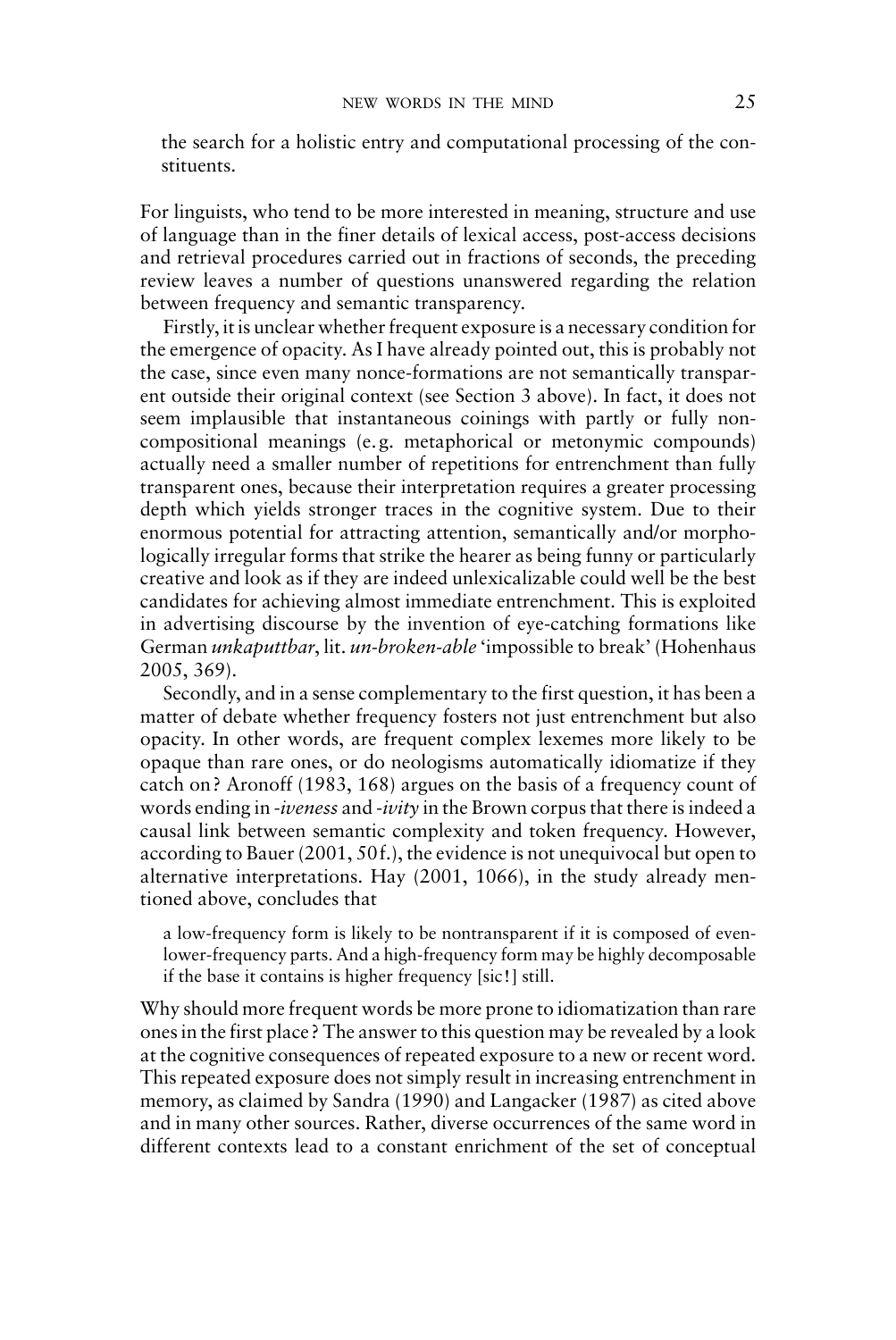associations, or the cognitive model (cf. Ungerer  $\&$  Schmid 2006, 47–58) automatically activated by it. With more and more repetitions the word gets increasingly loaded with conceptual content. In network models, this development is described as an increase in density and multiplexity in the conceptual (and neurological) network that is the mental lexicon.

To resort again to a rather personal example, I can still recall being confused by the then new term *computer virus* when I first came across it in the late 1990s, because I took the metaphorical reference to bugs too literally. After repeated exposure to the expression in various written and spoken contexts, my misguided pseudo-concept not only gradually turned into a more or less well-defined proper concept but became more and more complex and rich. I learned, for example, who the creators of computer viruses were, how the bugs found their way to people's computers, what kind of damage they could do, what types could be distinguished, and many other pieces of knowledge that are very closely associated with the concept in my mind and thus, at least in a cognitive-semantic definition of the term, part of the meaning. This enrichment both constitutes a growing degree of opacity in itself and hasthe potential to increase itstill further. That a similar process takes place for initially transparent compounds is suggested by attribute listing tasks carried out by Ungerer und Schmid (1998), which revealed the astonishing amount of extra conceptual content associated with seemingly compositional compounds like apple juice, kitchen table or coat collar.

In short, it is not only, or at least not so much, the sheer token frequency of a new word that decides on the degree of opacity, but the diversity of contexts of usage in which a word is encountered. This diversity in turn is of course co-determined by token frequency. Support for this idea comes from a recent study by Adelman et al. (2006), who show that contextual diversity is a better predictor of latency times in lexical decision tasks than word frequency.

The third question that tends to be neglected in the models discussed above but is of course of major relevance to the practising linguist concerns the role of the semantic relation between the constituents and its match with the known meanings of the word-formation pattern instantiated. As already mentioned in Section 6.1.1. above, studies reported by Gagné  $\&$  Spalding (2006) have shown that the familiarity with the relation expressed by a novel compound facilitates its processing by aphasic patients. This familiarity is apparently determined mainly by knowledge about how the modifier is used in other combinations (Gagné & Spalding 2006, 151f., 159f.). For example, if hearers come across a new compound beginning with mountain, they will bring to bear on their interpretation the expectation that it has a locative relation to the head, because they know from their experience with other compounds modified by mountain (e. g. mountain cabin, mountain resort) that this is the most common relation. If this expectation yields a plausible interpretation, processing is facilitated.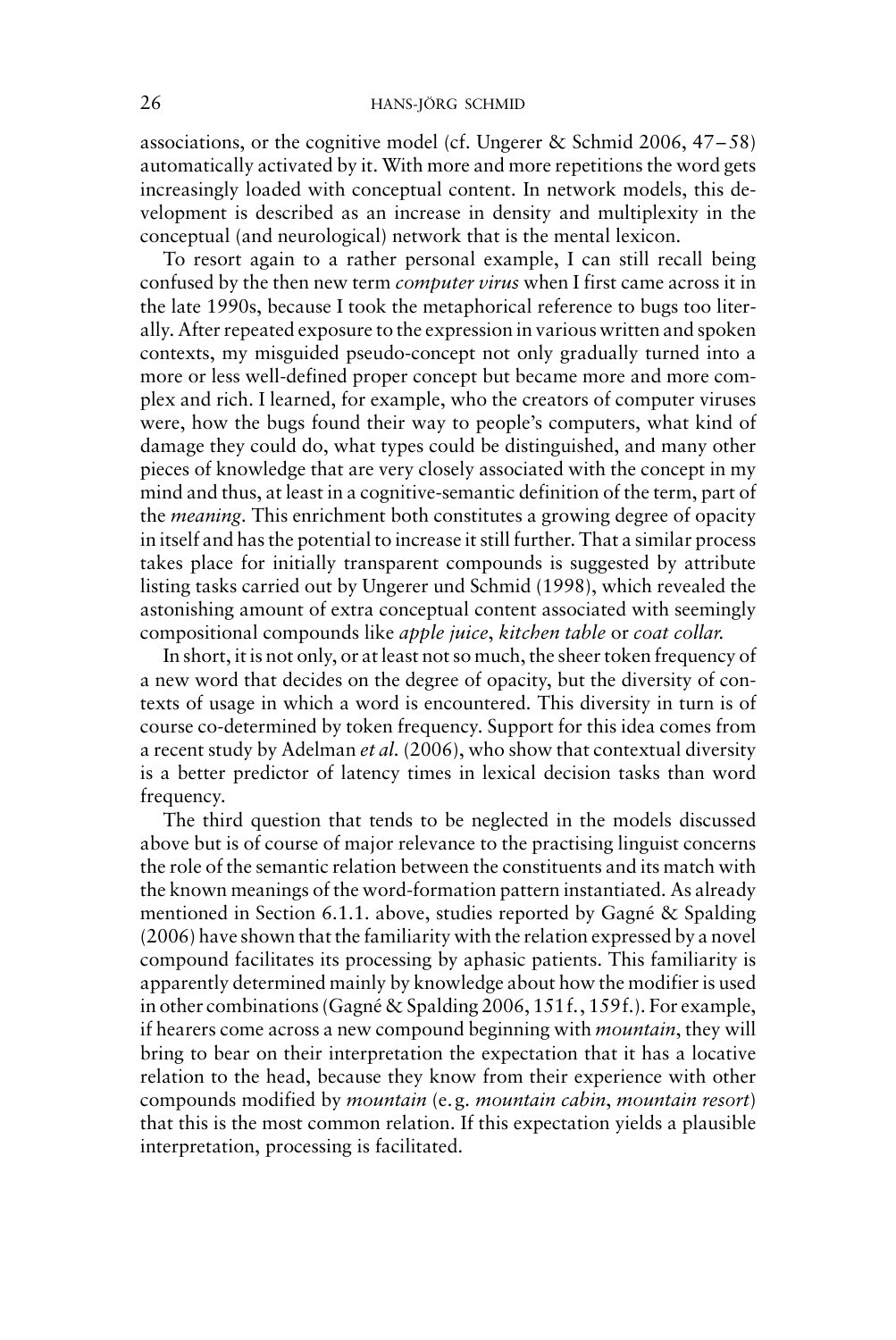## 7. Hypostatization and Psycholinguistic Evidence: The Nature of Pseudo-concepts

Section 3 above concluded with the claim that hypostatization is at work whenever content words are used, no matter whether they are established or new. If entrenchment and storage of words in the mental lexicon are considered to be the psychological correlate of hypostatization, then we are facing a dilemma, because rare words, and thus also new ones, not surprisingly show few signs of entrenchment. To reconcile these clashing claims it is worth taking a closer look at some of the evidence from psycholinguistic and corpus-based studies.

Firstly, with regard to frequency, attention hasto be drawn to the fact that psycholinguistic and corpus-linguistic studies inevitably investigate collectives rather than individuals. Experiments aim at insights that are representative of larger populations, and frequencies counted in corpora are no more than indicators of observed frequencies in one sample of texts, no matter how large it may be. While frequency of occurrence is a text-related measure whose significance is transferred to a collective, the availability of concepts is very much an individual thing. Words that are very rare in a given corpus may still be encountered very often by some speakers, who, as a result, have a very clear and deeply entrenched concept associated with the words. With regard to institutionalization, it is of course a very old insight that words can be specific to certain groups of users and certain registers. In short, 'rare' words can be familiar to and entrenched for some speakers, while being simply unknown to others.

Secondly, large portions of the psycholinguistic and corpus-linguistic literature on word-formation and the productivity of individual patterns treat these patterns as if they were very similar in their cognitive functions. For example, Baayen & Renouf (1996) investigate five de-adjectival affixes, the suffixes -ly, -ness, -ity and the prefixes  $un$ - and  $in$ -. To be sure, they do not lump the findings on these affixes together but give a differentiated view of the number of established formations in their corpus and the number of hapax legomena, and they emphasize that "word formation is conceptually driven" (1996, 90). What they fail to note, however, is that prefixation and suffixation have entirely different effects on their bases. While prefixation predominantly affects the conceptual content of the base, in most cases generating a contrast (Schmid 2005, 162– 165), the major function of suffixation is to change the conceptual status of the information expressed by the base, i. e. to re-categorize the cognitive unit. This was already stressed by Kastovsky (1986, 595) and has recently been emphasized in cognitive approaches favouring an onomasiological perspective (Stekauer 1998, Ungerer 2007). What is more, and what is particularly important in the context of hypostatization, suffixations resulting in nouns, in fact mainly abstract nouns, turn out to be most frequent (Schmid 2005, 183– 186). This suggests that the potential of suffixation tends to be exploited frequently for the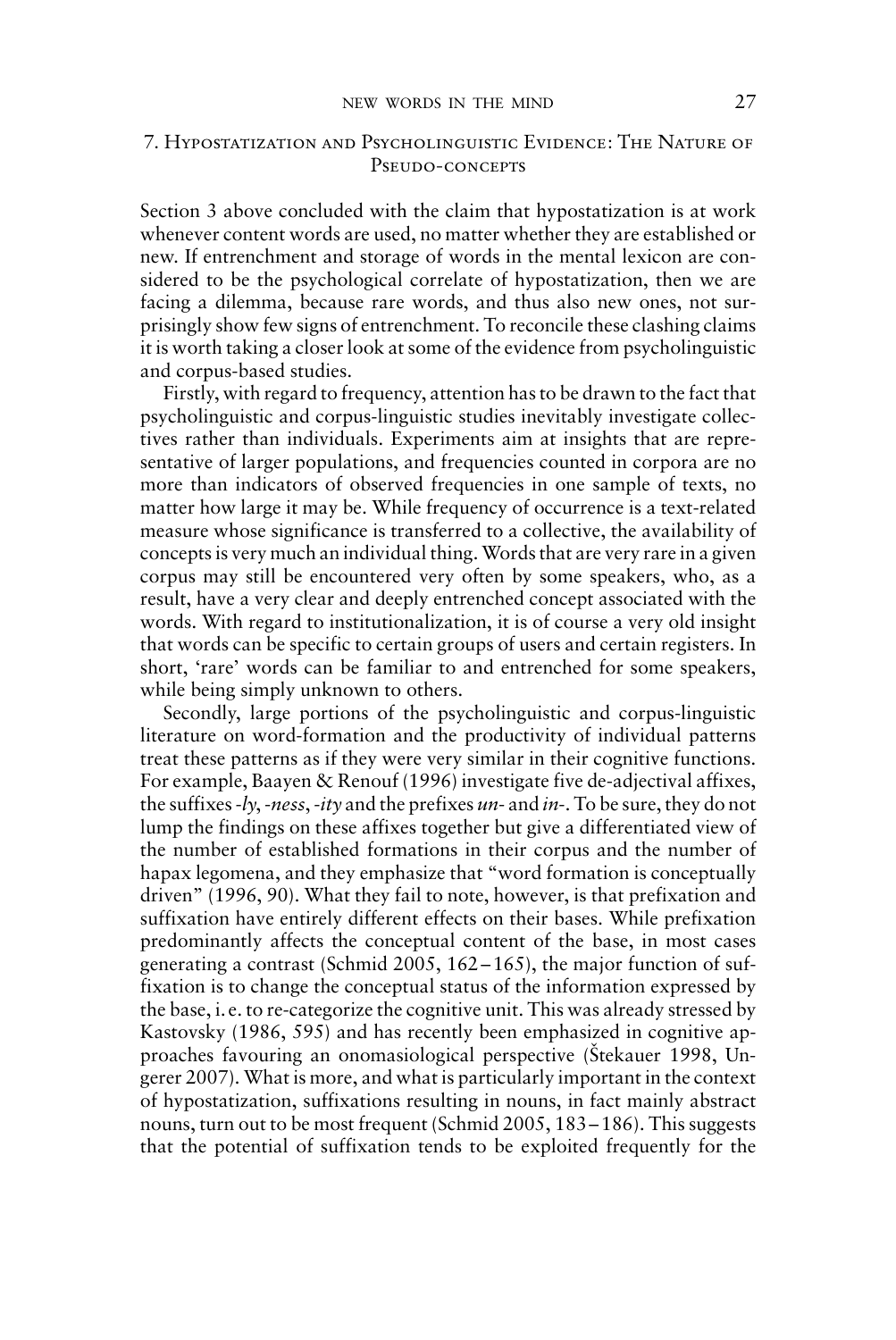purpose of hypostatization and reification. The second most frequent target of suffixation is the word-class of adjectives, while verbs, which probably have the least strong hypostatization potential, are mainly produced by conversion.

Finally, having a fully-fledged concept of a cognitive unit as a result of repeated exposure to the word and increasing entrenchment may be one way of thinking about hypostatization in processing terms. Another could be to take more seriously the warnings of Bolinger and others that words can serve as signposts to what Bolinger calls "pseudo-entities" (1980,  $61-65$ ). It may well be that the recognition that a linguistic entity is supposed to be a word, or that it is presented by the speaker in a way that suggests that he or she thinks it is a word, is sufficient to raise the expectation in the hearer that there must be a concept or thing behind it.

This means that the conceptual effect of the use of one single word, rather than a syntactic phrase, can of course be exploited pragmatically. The use of a (novel) lexeme tacitly implies, as Bolinger puts it in the passage quoted above, "that the world puts [entities] like this in a class by themselves". What is crucial here is Bolinger's reference to "the world", because this highlights the social nature of the use of (new) words. When the authors of science fiction or fantasy literature 'invent' new props or social practises, they not only insinuate the existence of the things or activities but suggest that the members of the culture in which their narratives are set have social knowledge of the existence of the categories of things or activities. Likewise, when we come upon novel lexemes such as *shopgrifting*, we immediately form two assumptions: first, that there are people, in whatever section of society, who engage in this activity so regularly that it represents a nameworthy category; and second, that there are people, again somewhere out there, who are so familiar with this type of activity that they find it worth encapsulating in a new word.

What would a sound and efficient reaction of the cognitive system be like? It would not seem unlikely that a hearer being confronted with a new word in a specific context and automatically forming these two assumptions would embark on processing by setting up something like an address or a dummy slot for an entry in his or her mental lexicon. This could be reasonable and possible even if the first context did not include enough clues as to what the word could possibly mean. Subjectively, this could be a state where the word's form (and presumably word-class) leaves its first traces accompanied by the information that it corresponds to a concept, the details of which may not yet be clearto the language user but can be filled in the case of repeated exposure in diverse contexts. This would mean that, metaphorically speaking, the very first and fine lines etched into memory as a result of the first encounter with a word (cf. de Vann, Schreuder & Baayen 2007; see Section 6.2.1. above) would represent the impression that there is some sort of societally relevant concept out there which might turn out to be worthy of more solid entrenchment in the future. This in fact could be a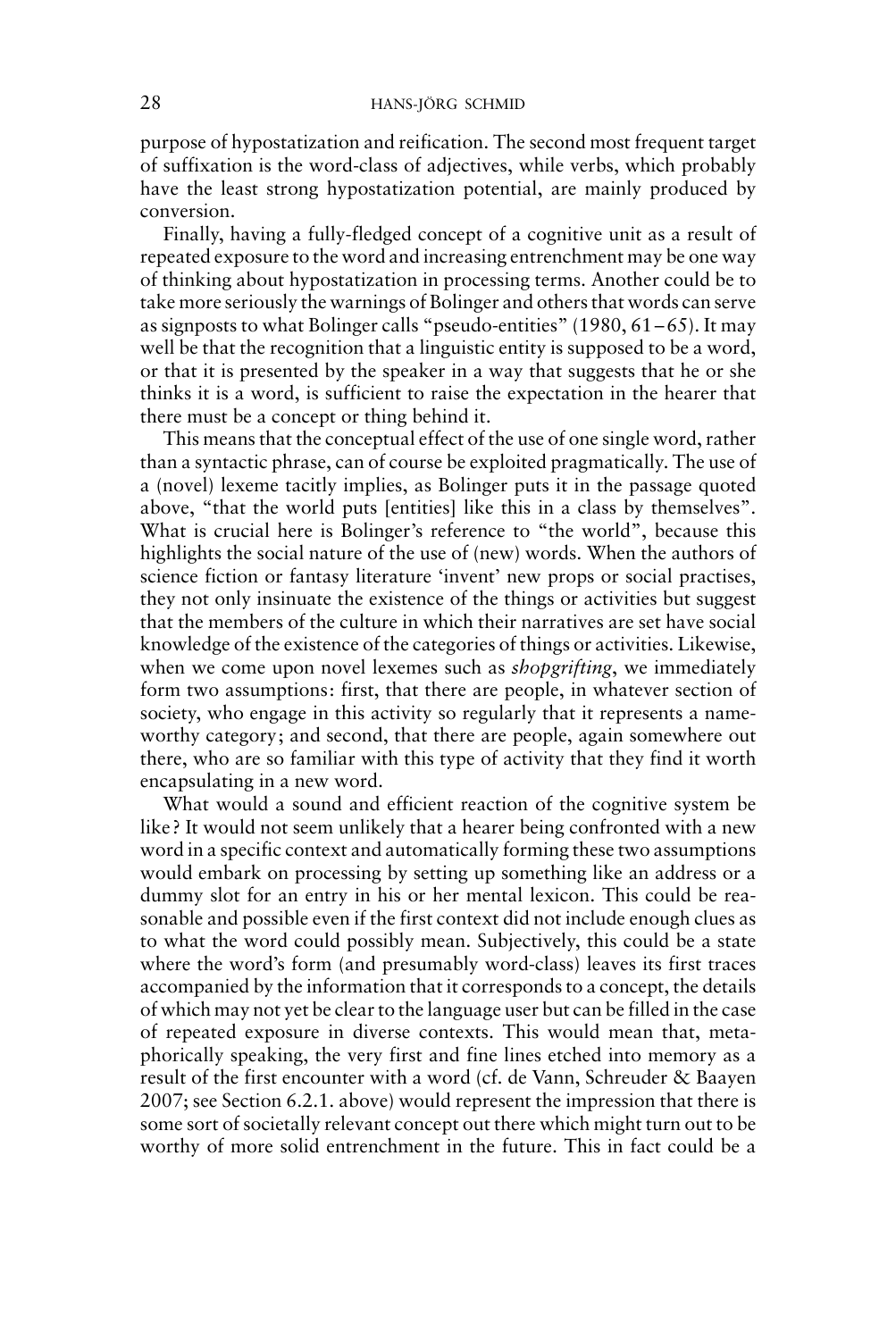definition of the notion of pseudo-concept introduced in Section 6.1.1. above.

Note that this argument for the early arrangement of a pseudo-concept stands in stark contrast to various warnings in the literature that not all new words are used in order to create a concept. Caveats of this type were emphasized by Downing (1977), who argues that nonce-formations like apple-juice seat are used as "deictic devices" in purely referring function: "The use of these forms hardly seems to imply the existence of a nameworthy CATEGORY. At most, they can be said to represent a momentarily nameworthy ENTITY" (Downing 1977, 823; original emphasis). A second type of non-naming and thus non-concept-forming creation has been credited with syntactic, text-deictic or even pro-nominal functions.<sup>26</sup> Lipka, for example, discusses the following example, claiming that the agent-nominalization puzzler fulfils merely a textual function:

Not since […] 1941 when Rudolf Hess flew off from Berlin to Scotland […] had a private trip abroad by a German leader so puzzled his countrymen. This time the puzzler was none other than Franz Josef Strauss […]. (Lipka 1987, 64; original emphasis)

While the textual function of cases of this type cannot be contested, I still claim that the pretence of hypostatization is kept up. No doubt, complex lexemes with deictic and textual functions are firmly anchored in the extralinguistic context or linguistic cotext respectively, and serve mainly a referring function; nevertheless, I believe that the use of one single word at least insinuates the existence of a corresponding category of referents. One piece of evidence for this belief is that highly context-dependent nonceformations are often felt to have an ironic or humorous tone, which, at least partly, derives from this *categorical presupposition*.<sup>27</sup> It is clearly no coincidence that Lipka (1987, 65) refers to texts that play with language, ironic texts, aggressive texts like parodies and of course advertising copy as specifically rich sources of nonce-compounds. The only clear exception, where

<sup>&</sup>lt;sup>26</sup> On the syntactic function of word-formation, see Hansen (1999,  $85-88$  and 2002, 195f.). The textual function of complex lexemes has recently been stressed by Baayen & Neijt (1997) and Baayen & Renouf (1996, 93); previously, it was already commented on and richly illustrated by Lipka (1977, 161f.; 1981, 129f. and 1987), Kastovsky (1978, 362f.; 1982, 165, 217 and 1986), Dederding (1983, 49– 51) and Hohenhaus (1996, 255– 272).

 $27$  Note that the existence of a category of things is not asserted but indeed presupposed. Categorical presuppositions are in fact resistant to negation. For example, the presupposition forthe quote from Lipka above would be: 'There is a category of people called puzzlers'. This would not be cancelled by negating "The puzzler was none other than Franz Josef Strauss" to "The puzzler was not none other than Franz Josef Strauss" or "It is not true that the puzzler was none other than Franz Josef Strauss".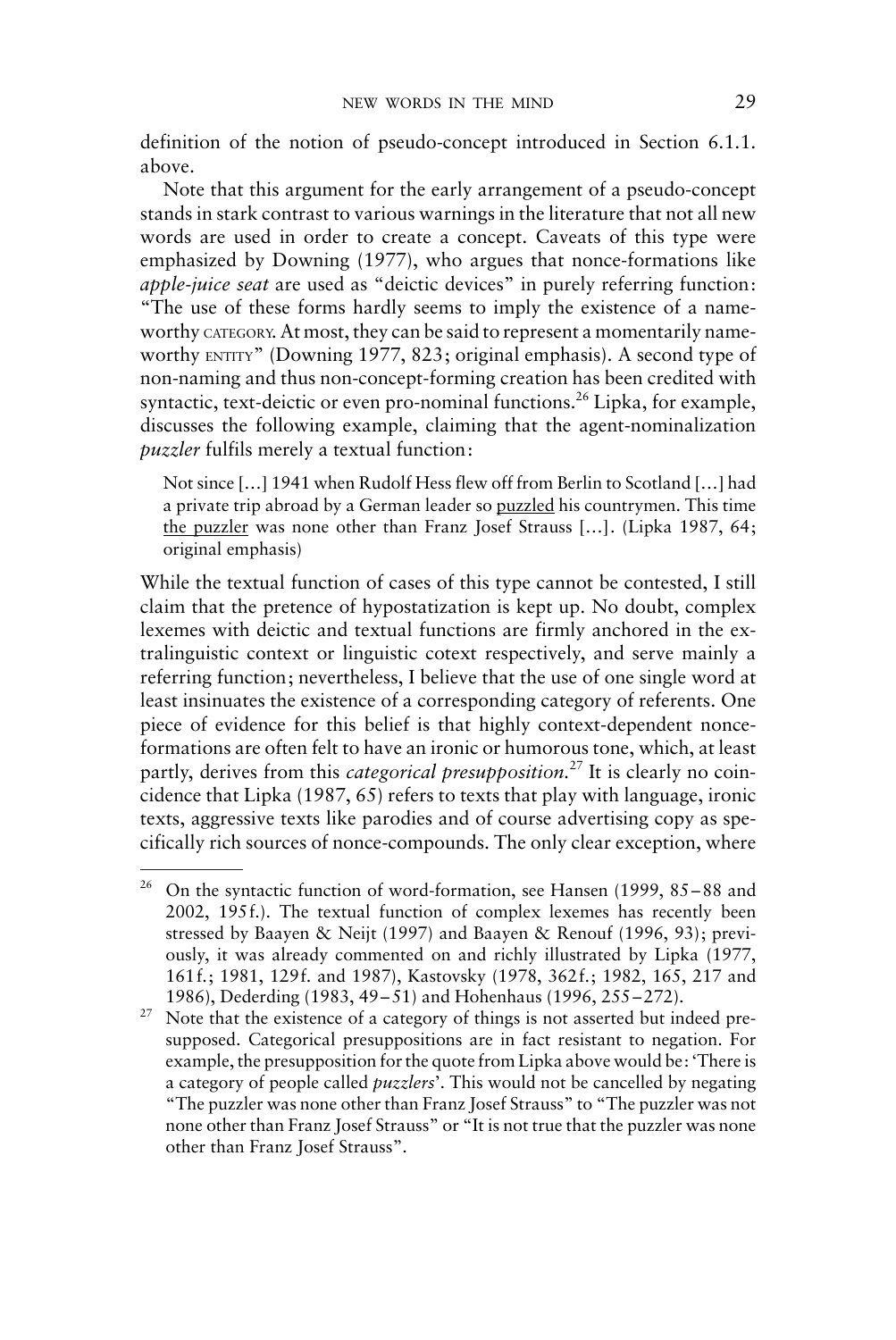hypostatization does not seem to come into play at all, are dummy-compounds with general head-nouns like the dress code thing and the degree business quoted from Hohenhaus (1996, 281-288 and 1999) above.

In sum, it seems feasible that pseudo-concepts resulting from hypostatization are created, or at least insinuated, even by the use of nonce-formations. In processing terms, this would have to be modelled as an effect independent of the increase in familiarity and of the entrenchment brought about by repeated exposure. One way of thinking about it would be the analogy of an accommodation address that is generated automatically once a word, especially a noun, is encountered. In linguistic terms, this effect must be relegated to the level of parole rather than norm or system, even though it occurs invariably and systematically and has a strong pragmatic potential.

#### 8. Conclusion

This paper has attempted to provide a conspectus of what happens in the minds and cognitive systems of speakers and hearers while processing novel complex lexemes and recently coined neologisms. The main factors influencing the processing and storage of neologisms and their interactions were reviewed: context; familiarity with the constituents; familiarity with the underlying semantic relation; increasing familiarity with and entrenchment of the composite form and its meaning as a result of frequent exposure; phonological, morphological and semantic transparency. The processing perspective was complemented by a more traditional concept-related perspective focusing on the hypostatizing potential of words in general and new words in particular. It was claimed that repeated exposure is not a prerequisite for the feeling experienced by the addressees of novel forms (and nonce-formations with mainly deictic or textual functions) that there is a cognitive category of entities denoted by a word. Furthermore, it was emphasized that semantic opacity does not have to be the result of a gradual process whose pace and intensity are determined by frequency of occurrence, but may arise during the act of creating a new word because of the need to profile a limited number of aspects of the scene envisaged for encoding.

## Works Cited

Adelman, James S., Gordon D.A. Brown & José F. Quesada. 2006. "Contextual diversity not word frequency determines word naming and lexical decision times". Psychological Science 17: 814– 823.

Ahrens, R. 1977. "Wortfindungsstörungen für zusammengesetzte Worte (Nomina composita) bei Aphasien". Archiv für Psychiatrie und Nervenkrankheiten 224:  $73 - 87.$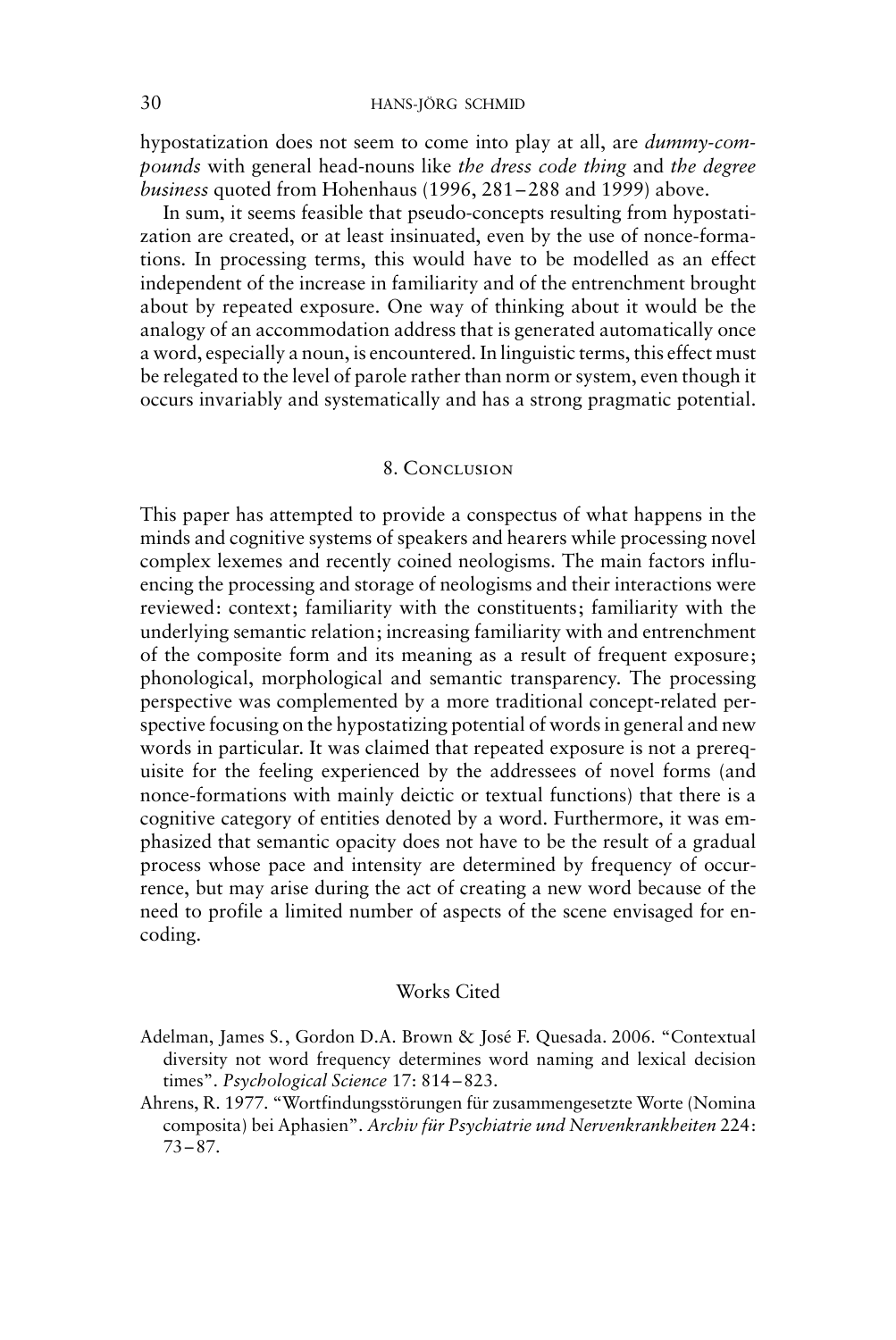- Aitchison, Jean. 2003. Words in the Mind: An Introduction to the Mental Lexicon, 3rd ed. Oxford: Blackwell.
- Aitchison, Jean. 2005. "Speech production and perception". Morphology: An International Handbook on Inflection and Word-formation. Vol. II. Ed. Geert Booij, Christian Lehmann, Joachim Mugdan & Stavros Skopeteas. Berlin/New York: de Gruyter. 1778– 1788.
- Aronoff, Mark. 1983. "Potential words, actual words, productivity and frequency". Proceedings ofthe 13th International Congress ofLinguists. Tokyo, August 29– September 4, 1982. Ed. Shiro Hattori & Kazuko Inoue. Tokyo: Gakushuin UP. 163– 171.
- Aronoff, Mark. 2007. "Language: Between words and grammar". In: Jarema & Libben 2007a. 55– 79.
- Baayen, R. Harald. 1993. "On frequency, transparency and productivity". Yearbook of Morphology 1992. Ed. Geert Booij & Jaap van Marle. Dordrecht: Kluwer. 181-208.
- Baayen, R. Harald. 2007. "Storage and computation in the mental lexicon". In: Jarema & Libben 2007a. 81– 104.
- Baayen, R. Harald & Anneke Neijt. 1997. "Productivity in context: A case study of a Dutch suffix". Linguistics 35: 565– 587.
- Baayen, R. Harald & Antoinette Renouf. 1996. "Chronicling the Times: Productive lexical innovations in an English newspaper". Language 72: 69 –96.
- Barnhart, Clarence L., Sol Steinmetz & Robert K. Barnhart. 1980. The Second Barnhart Dictionary of New English. New York: Longman.
- Bauer, Laurie. 1979. "On the need for pragmatics in the study of nominal compounding". Journal of Pragmatics 3: 45– 50.
- Bauer, Laurie. 1983. English Word-formation. Cambridge: Cambridge UP.
- Bauer, Laurie. 2001. Morphological Productivity. Cambridge: Cambridge UP.
- Bauer, Laurie. 2005. "Productivity: Theories". In: Sˇ tekauer & Lieber 2005. 315– 334.
- Bauer, Laurie & Rodney Huddleston. 2002. "Lexical Word-formation". The Cambridge Grammar of the English Language. Ed. Rodney Huddleston & Geoffrey K. Pullum. Cambridge: Cambridge UP.
- Becker, Thomas. 1990. Analogie und morphologische Theorie. München: Fink.
- Blanken, Gerhard. 2000. "The production of nominal compounds in aphasia". Brain and Language 74: 84-102.
- Booij, Geert. 2005. The Grammar of Words. Oxford: Oxford UP.
- Bolinger, Dwight. 1980. Language: The Loaded Weapon. London etc.: Longman.
- Bolozky, Shmuel. 1999. Measuring Productivity in Word Formation. Leiden: Brill.

Brekle, Herbert E. 1978. "Reflections on the conditions for the coining and understanding of nominal compounds". Proceedings of the 12th International Congress of Linguists. Vienna, August 28– September 2, 1977. Ed. Wolfgang U. Dressler & W. Meid. Innsbruck: Universitätsverlag Innsbruck. 68–77.

- Butterworth, Brian. 1983. "Lexical representation". Language Production. Vol. II. Ed. Brian Butterworth. San Diego, CA: Academic P. 257– 294.
- Bybee, Joan. 1985. Morphology: A Study in the Relation Between Meaning and Form. Amsterdam: Benjamins.
- Bybee, Joan. 2006. "From usage to grammar: The mind's response to repetition". Language 82: 711– 733.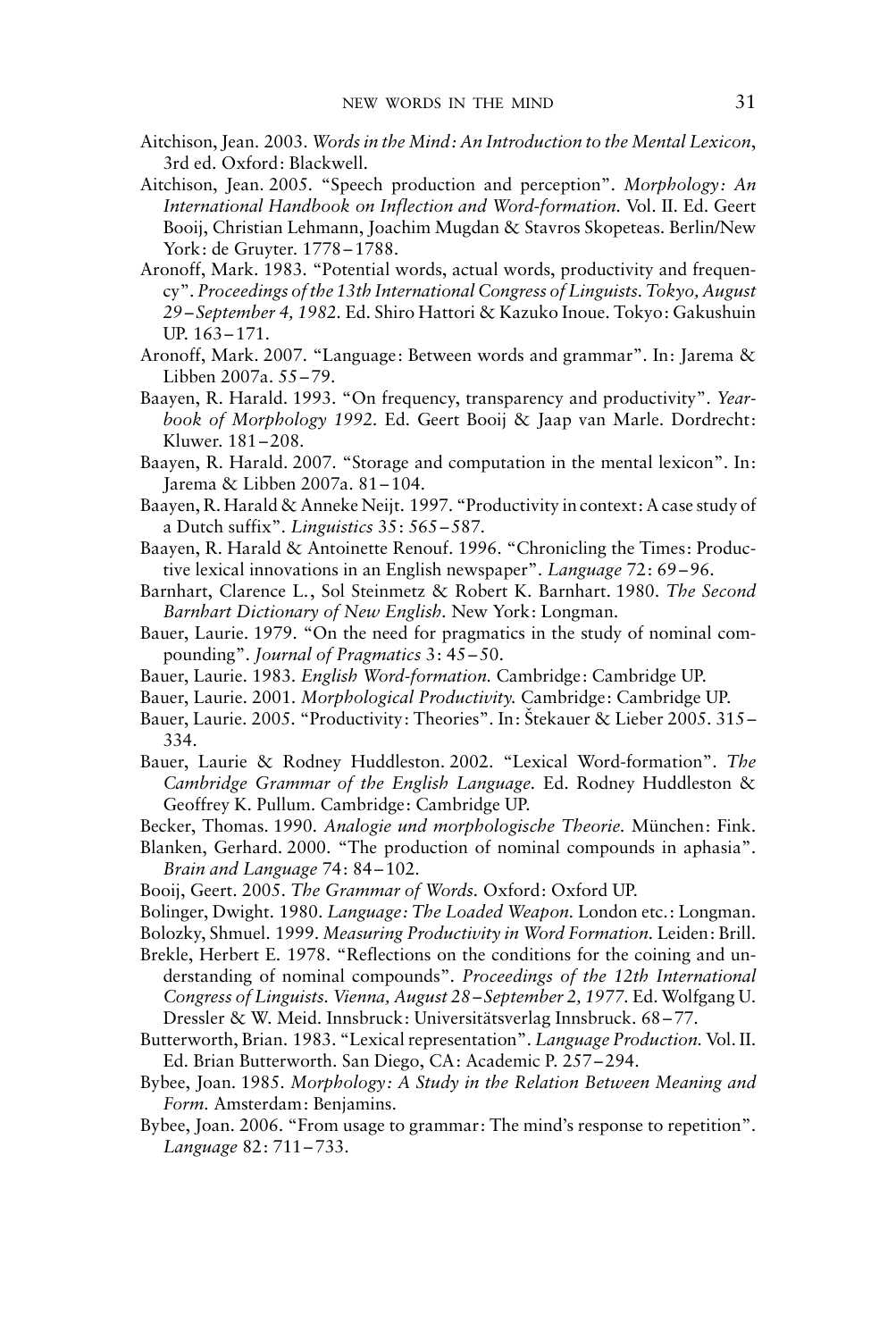- Caramazza, Alfonso, Alessandra Laudanna & Cristina Romani. 1988. "Lexical access and inflectional morphology". Cognition 28: 297– 332.
- Carstairs-McCarthy, Andrew. 2002. An Introduction to English Morphology: Words and their Structure. Edinburgh: Edinburgh UP.
- Croft, William. 2000. Explaining Language Change: An Evolutionary Approach, Harlow etc.: Longman.
- Dederding, Hans-Martin. 1983. "Wortbildung und Text. Zur Textfunktion (TF) von Nominalkomposita (NK)". Zeitschrift für germanistische Linguistik 11:  $49 - 64.$
- de Jong, Nivja H.M., Laurie B. Feldman, Robert Schreuder, Matthew Pastizzo & R. Harald Baayen. 2002. "The processing and representation of Dutch and English compounds: Peripheral morphological and central orthographic effects". Brain and Language 81: 555-567.
- de Vaan, Laura, Robert Schreuder & R. Harald Baayen. 2007. "Regular morphologically complex neologisms leave detectable tracesin the mental lexicon". The Mental Lexicon 2: 1–23.
- Delazer, Margarete & Carlo Semenza. 1998. "The processing of compound words". Brain and Language 61: 54 –62.
- Downing, Pamela. 1977. "On the creation and use of English compound nouns". Language 53: 810– 842.
- Dressler, Wolfgang. 2007. "Productivity in word formation". In: Jarema & Libben 2007a. 159– 183.
- Dumay, Nicolas & M. Gareth Gaskell. 2007. "Sleep-associated changes in the mental representations of spoken words". Psychological Science 18: 35 –39.
- Faiß, Klaus. 1978. Verdunkelte Compoundsim Englischen: Ein Beitrag zu Theorie und Praxis der Wortbildung. Tübingen: Narr.
- Fauconnier, Gilles & Mark Turner. 2002. The Way We Think: Conceptual Blending and the Mind's Hidden Complexities. New York: Basic Books.
- Fischer, Roswitha. 1998. Lexical Change in Present-day English: A Corpus-based Study of the Motivation, Institutionalization, and Productivity of Creative Neologisms. Tübingen: Narr.
- Forster, Kenneth I. 2007. "Visual word recognition: Problems and issues". In: Jarema & Libben 2007a. 31-53.
- Frauenfelder, Uli H. & Robert Schreuder. 1992. "Constraining psycholinguistic models of morphological processing and representation: The role of productivity". Yearbook of Morphology 1991. Ed. Geert Booij & Jaap van Marle. Dordrecht: Kluwer. 165-183.
- Gagné, Christina L. 2002. "Lexical and relational influences on the processing of novel compounds". Brain and Language 81: 723– 735.
- Gagné, Christina L. & Thomas L. Spalding. 2006. "Conceptual combination: Implications for the mental lexicon". In Libben & Jarema 2006. 145– 168.
- Gardiner, Alan H. 1932. The Theory of Speech and Language. Oxford: Clarendon.
- Green, Jonathan. 1991. Neologisms New words since 1960. London: Bloomsbury.
- Handl, Sandra. 1999. "Das englische Lexikon: Motivation, Lexikalisierung und Institutionalisierung". Unpublished M.A. thesis, Ludwig-Maximilians-Universität München.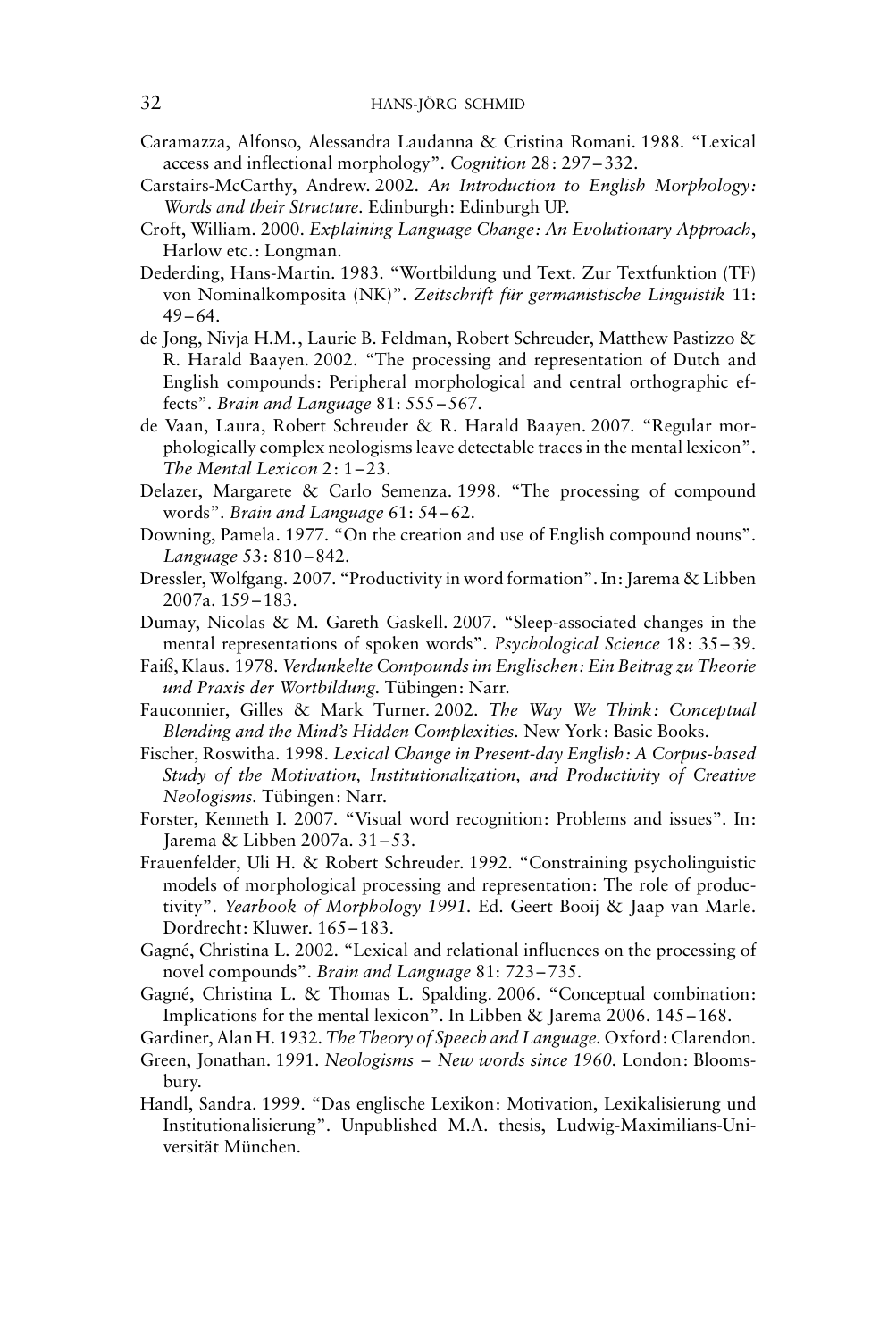- Hansen, Barbara, Klaus Hansen, Albrecht Neubert & Manfred Schentke. 1990. Englische Lexikologie. 2. Aufl. Leipzig: Enzyklopädie.
- Hansen, Klaus. 1999. "The treatment of word-formations and word-formation patterns in a monolingual English dictionary (with special reference to the Longman Dictionary of Contemporary English)". Words, Lexemes, Concepts – Approaches to the Lexicon: Studies in Honour of Leonhard Lipka. Ed. Wolfgang Falkner & Hans-Jörg Schmid. Tübingen: Narr. 85-98.
- Hansen, Klaus. 2002. "The functions and meanings of word-formations (with reference to Modern English)". Language and Function. To the Memory of Jan Firbas. Ed. Josef Hladký. Amsterdam/Philadelphia: Benjamins. 195-210.
- Hay, Jennifer. 2001. "Lexical frequency in morphology: is everything relative?". Linguistics 39: 1041– 1070.
- Hoffmann, Sebastian. 2004. "Are low-frequency complex prepositions grammaticalized? On the limits of corpus data – and the importance of intuition". Corpus Approaches to Grammaticalization in English. Ed. Hans Lindquist & Christian Mair. Amsterdam/Philadelphia: Benjamins. 171– 210.
- Hohenhaus, Peter. 1996. Ad-hoc-Wortbildung. Terminologie, Typologie und Theorie kreativer Wortbildung im Englischen. Frankfurt a.M.: Lang.
- Hohenhaus, Peter. 1999. "An overlooked type of word-formation: Dummycompounds in German and English". German Studies towards the Millennium. Ed. Christopher Hall & David Rock. Bern etc.: Lang. 241– 260.
- Hohenhaus, Peter. 2005. "Lexicalization and institutionalization". In: Sˇ tekauer & Lieber 2005. 353– 373.
- Hohenhaus, Peter. 2006. "Bouncebackability. A web-as-corpus-based study of a new formation, its interpretation, generalization/spread and subsequent decline". SKASE Journal of Theoretical Linguistics 3: 17-27.
- Jarema, Gonia. 2006. "Compound representation and processing: A cross-linguistic perspective". In: Libben & Jarema 2006. 45– 70.
- Jarema, Gonia & Gary Libben. eds. 2007a. The Mental Lexicon: Core Perspectives. Amsterdam: Elsevier.
- Jarema, Gonia & Gary Libben. 2007b. "Introduction: Matters of definition and core perspectives". In: Jarema & Libben 2007a. 1–6.
- Jescheniak, Jörg. 2002. Sprachproduktion. Der Zugriff auf das lexikale Gedächtnis beim Sprechen. Göttingen: Hogrefe.
- Kastovsky, Dieter. 1978. "Zum gegenwärtigen Stand der Wortbildungslehre des Englischen". Linguistik und Didaktik 36: 351– 366.
- Kastovsky, Dieter. 1982. Wortbildung und Semantik, Düsseldorf/Bern/München: Schwann-Bagel & Francke.
- Kastovsky, Dieter. 1986. "The problem of productivity in word-formation". Linguistics 24: 585– 600.
- Knobel, Mark, Matthew Finkbeiner & Alfonso Caramazza. forthcoming. "The many places of frequency: Evidence for a novel locus of the lexical frequency effect in word production". Cognitive Neuropsychology.
- Krug, Manfred. 2003. "Frequency as a derminant in grammatical variation and change". Determinants of Grammatical Variation in English. Ed. Günter Rohdenburg & Britta Mondorf. Berlin etc.: Mouton de Gruyter. 7-67.
- Langacker, Ronald W. 1987. Foundations of Cognitive Grammar, Vol. I: Theoretical Prerequisites. Stanford, CA: Stanford UP.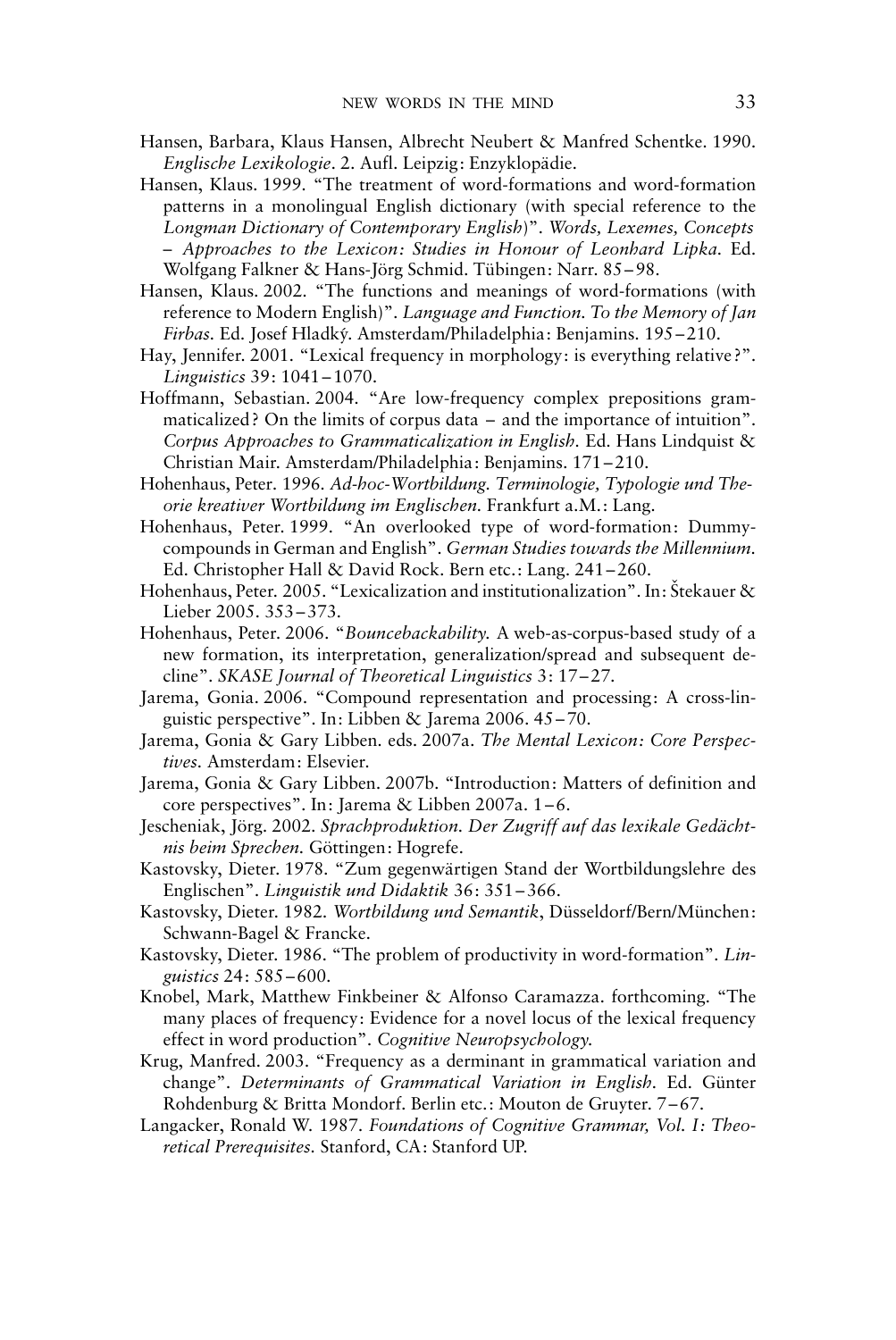Leech, Geoffrey. 1981. Semantics. 2nd ed. Harmondsworth: Penguin.

- Lehrer, Adrienne. 1996. "Identifying and interpreting blends: An experimental approach". Cognitive Linguistics 7: 359– 390.
- Leisi, Ernst. 1975. Der Wortinhalt: Seine Struktur im Deutschen und Englischen. 5. Aufl. Heidelberg: Winter.
- Leisi, Ernst. 1985. Praxis der englischen Semantik. 2. Aufl. Heidelberg: Winter.
- Levelt, Willem J.M. 1989. Speaking: From Intention to Articulation. Cambridge, MA/London: MIT P.
- Libben, Gary. 1994. "How is morphological processing achieved?". Language and Cognitive Processes 9: 369– 391.
- Libben, Gary. 2006. "Why study compound processing? An overview of the issues". In: Libben & Jarema 2006. 1–22.
- Libben, Gary, Bruce L. Derwing & Roberta G. de Almeida. 1999. "Ambiguous novel compounds and models of morphological parsing". Brain and Language 68: 378– 386.
- Libben, Gary, Martha Gibson, Yeo Bom Yoon & Dominiek Sandra. 2003. "Compound fracture: The role of semantic transparency and morphological headedness". Brain and Language 84: 50-64.
- Libben, Gary & Gonia Jarema, eds. 2006. The Representation and Processing of Compound Words. Oxford: Oxford UP.
- Lipka, Leonhard. 1977. "Lexikalisierung, Idiomatisierung und Hypostasierung als Probleme einer synchronen Wortbildungslehre". Perspektiven der Wortbildungsforschung. Beiträge zum Wuppertaler Wortbildungskolloquium vom 9. –10. Juli 1976. Ed. Dieter Kastovsky & Herbert E. Brekle. Bonn: Bouvier. 155– 164.
- Lipka, Leonhard. 1981. "Zur Lexikalisierung im Deutschen und Englischen". Wortbildung. Ed. Leonhard Lipka & Hartmut Günther. Darmstadt: Wissenschaftliche Buchgesellschaft. 119 –132.
- Lipka, Leonhard. 1987. "Word-formation and text in English and German". Neuere Forschung zur Wortbildung und Historiographie der Linguistik: Festgabe für Herbert E. Brekle zum 50. Geburtstag. Ed. Brigitte Asbach-Schnitker & Johannes Roggenhofer. Tübingen: Narr. 59-67.
- Lipka, Leonhard. 1992. "Lexicalization and institutionalization in English and German or: Piefke, Wendehals, smog, perestroika, AIDS etc.". Zeitschrift für Anglistik und Amerikanistik 40: 101– 111.
- Lipka, Leonhard. 1999. "Blairites, Teletubbies, Spice Girls and wheelie bins Neologisms, the word of the year, and the nomination-function of 'words'". Form, Function and Variation in English: Studies in Honour of Klaus Hansen. Ed. Uwe Carls & Peter Lucko. Frankfurt a.M.: Lang. 41– 48.
- Lipka, Leonhard. 2000. "English (and general) word-formation The state of the art in 1999". Anglistentag 1999 Mainz: Proceedings. Ed. Bernhard Reitz & Sigrid Rieuwerts. Trier: WVT. 5–20.
- Lipka, Leonhard. 2002. English Lexicology: Lexical Structure, Word Semantics and Word-formation. Tübingen: Narr.
- Lipka, Leonhard, Susanne Handl & Wolfgang Falkner. 2004. "Lexicalization & institutionalization. The state of the art in 2004". SKASE Journal of Theoretical Linguistics 1: 2–19.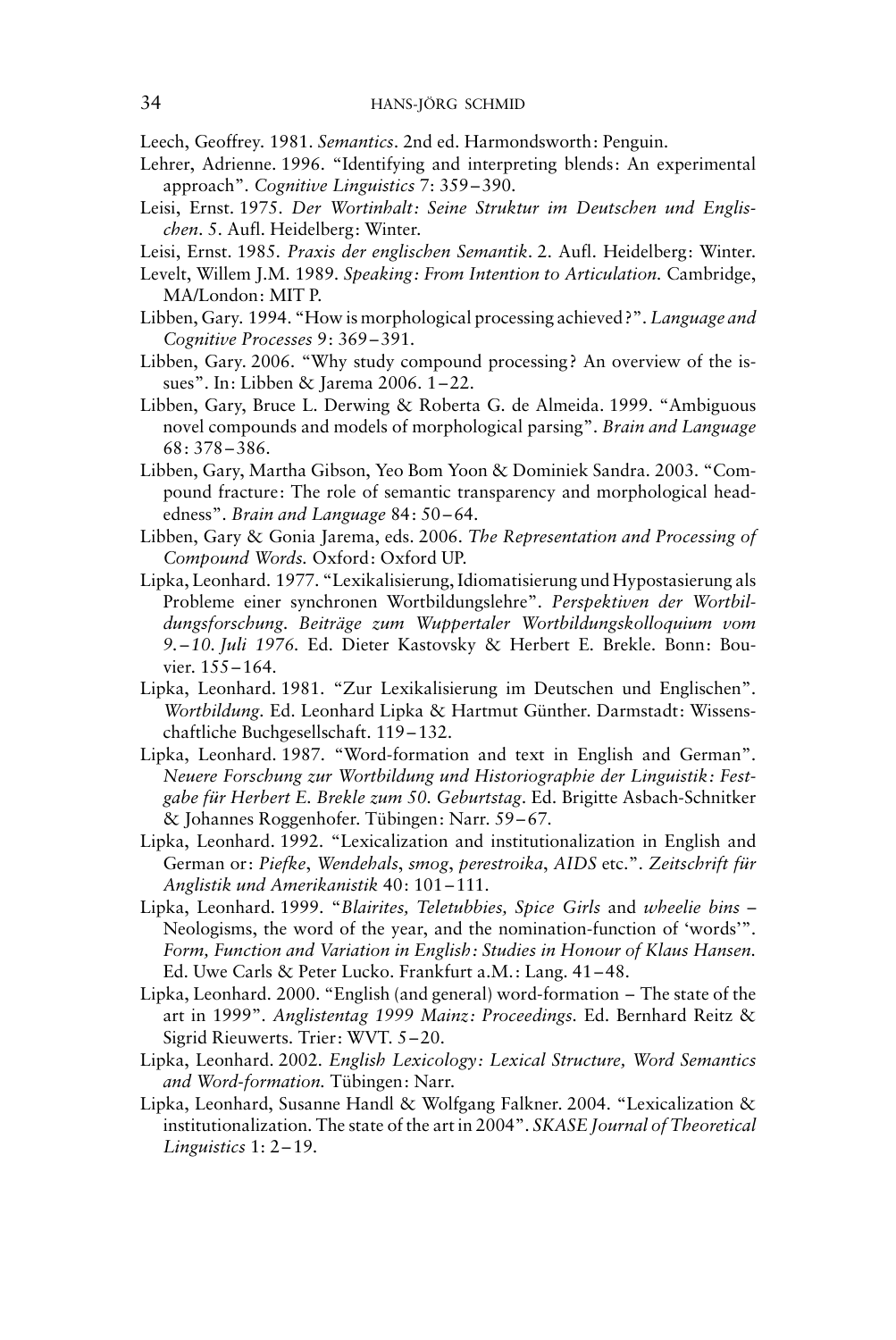- Locke, John. [1698] 1975. An Essay Concerning Human Understanding. Ed. Peter Nidditch. Oxford: Clarendon.
- Marchand, Hans. 1969. The Categories and Types of Present-day English Wordformation: A Synchronic-diachronic Approach. 2nd ed. München: Beck.
- Maxwell, Kerry. 2006. From Al Desko to Zorbing: New Words for the 21st Century. London: Macmillan.
- OED online = Simpson, John A. & Edmund S.C. Weiner, ed. 2000– (3rd ed., in progress). The Oxford English Dictionary. Oxford: Oxford UP. <http://oed.com/>.
- Pearsall, Judy, ed. 1998. The New Oxford Dictionary of English. Oxford: Oxford UP.
- Plag, Ingo. 1999. Morphological Productivity: Structural Constraints in English Derivation. Berlin etc.: Mouton de Gruyter.
- Plag, Ingo. 2006. "Productivity". The Handbook of English Linguistics. Ed. Bas Aarts & April McMahon. Oxford: Blackwell. 537– 556.
- Rainer, Franz. 2000. "Produktivitätsbeschränkungen". Morphology: An International Handbook on Inflection and Word-Formation. Vol. I. Ed. Geert Booij, Christian Lehmann & Joachim Mugdan. Berlin/New York: de Gruyter. 877– 885.
- Rainer, Franz. 2005. "Constraints on productivity". In: Štekauer & Lieber 2005. 335– 352.
- Ryder, Mary Ellen. 1994. Ordered Chaos: The Interpretation of English Nounnoun Compounds. Berkeley: U of California P.
- Sandra, Dominiek. 1990. "On the representation and processing of compound words: Automatic access to constituent morphemes does not occur". Quarterly Journal of Experimental Psychology 42: 529– 567.
- Sandra, Dominiek. 1994. Morphology in the Reader's Mental Lexicon. Frankfurt a.M.: Lang.
- Sauer, Hans. 1992. Nominalkomposita im Frühmittelenglischen: Mit Ausblicken auf die Geschichte der englischen Nominalkomposition. Tübingen: Niemeyer.
- de Saussure, Ferdinand. [1916] 1983. Course in General Linguistics. Ed. Charles Bally, trans. Roy Harris. London: Duckworth.
- Schmid, Hans-Jörg. 2005. Englische Morphologie und Wortbildung: Eine Einführung. Berlin: Schmidt.
- Schmid, Hans-Jörg. 2007. "Entrenchment, salience and basic levels". The Oxford Handbook of Cognitive Linguistics. Ed. Dirk Geeraerts & Hubert Cuyckens. Oxford: Oxford UP. 117– 138.
- Schmid, Hans-Jörg. forthcoming. "Conceptual blending, relevance and wordformation". Windows to the Mind: Metaphor, Metonymy and Conceptual Blending. Ed. Sandra Handl & Hans-Jörg Schmid. Berlin etc.: Mouton de Gruyter.
- Schreuder, Robert & R. Harald Baayen. 1997. "How complex simplex words can be". Journal of Memory and Language 37: 118– 139.
- Semenza, Carlo & Sara Mondini. 2006. "The neuropsychology of compound words". In: Libben & Jarema 2006. 71– 95.
- Smyk-Bhattacharjee, Dorota. 2006. "Acceptance as an integral factor in the interpretation of novel words". SKASE Journal of Theoretical Linguistics 3: 28– 36.